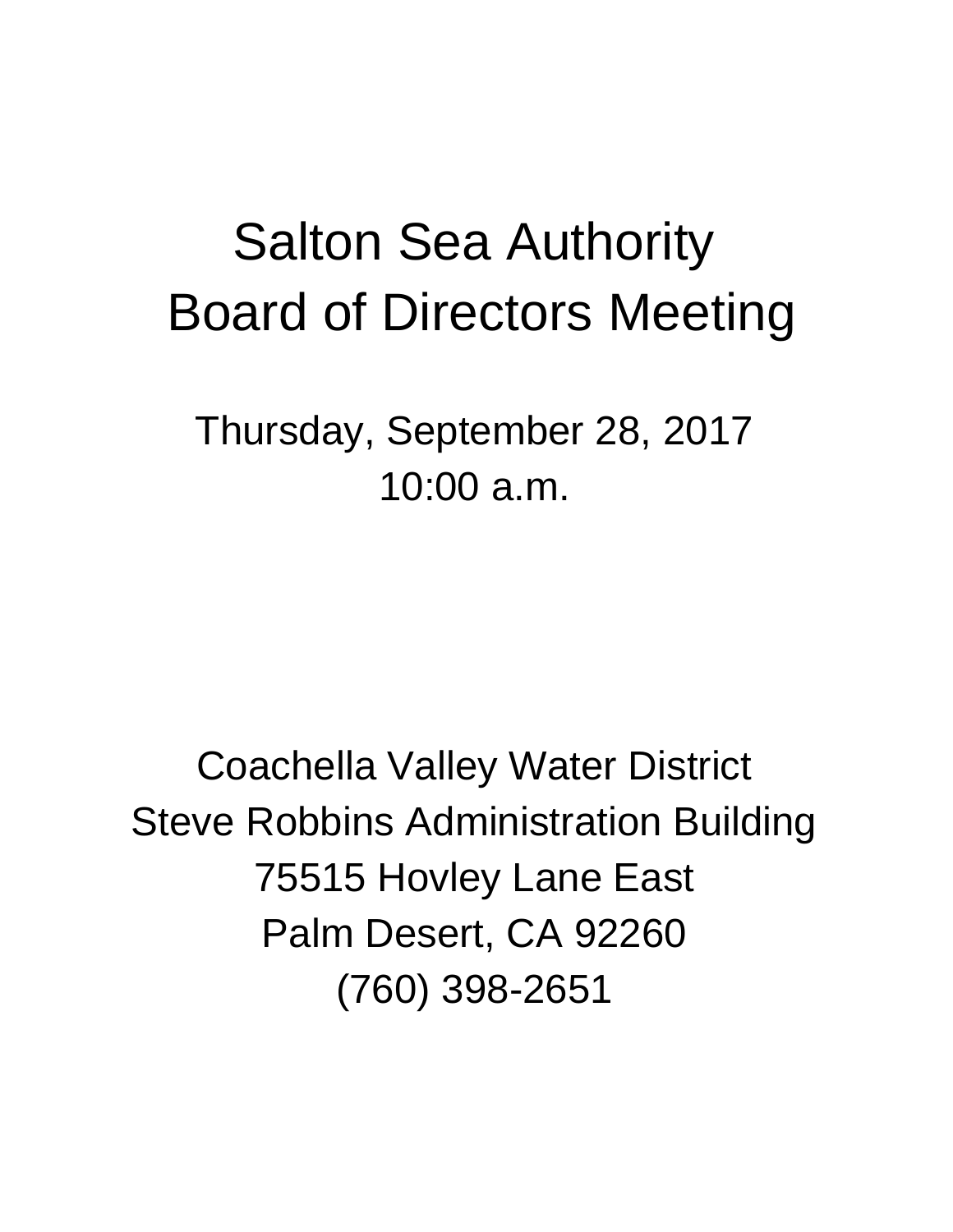

**AGENDA: DATE: LOCATION: BOARD OF DIRECTORS MEETING Thursday, September 28, 2017 10:00 a.m. Coachella Valley Water District Steve Robbins Administration Building 75515 Hovley Lane East Palm Desert, CA 92260 (760) 398-2651**

## **I. CALL TO ORDER PLEDGE OF ALLEGIANCE ROLL CALL**

#### **II. BOARD MEMBER COMMENTS**

*This is the time set aside for any Board Member to ask questions or address any issue posed by a member of the public.*

#### **III. PUBLIC COMMENTS**

*Any member of the public may address and ask questions of the Board relating to any matter within the Authority's jurisdiction. This Public Comments time is reserved for matters not already on the agenda. The law prohibits members of the Board from taking action on matters not on the agenda.*

*Citizens are invited to speak on any item listed in the agenda upon presentation of that item.*

*Remarks shall be limited to a maximum of three (3) minutes unless additional time is authorized by the Board.*

#### **IV. CONSENT CALENDAR – Receive, Approve, and File**

- A. Minutes of June 15, 2017
- B. Warrant Register Ratification for 05/01/2017 06/30/2017
- C. Warrant Register Ratification for 7/01/2017 07/31/2017

#### **V. PRESENTATIONS**

A. SEAthletes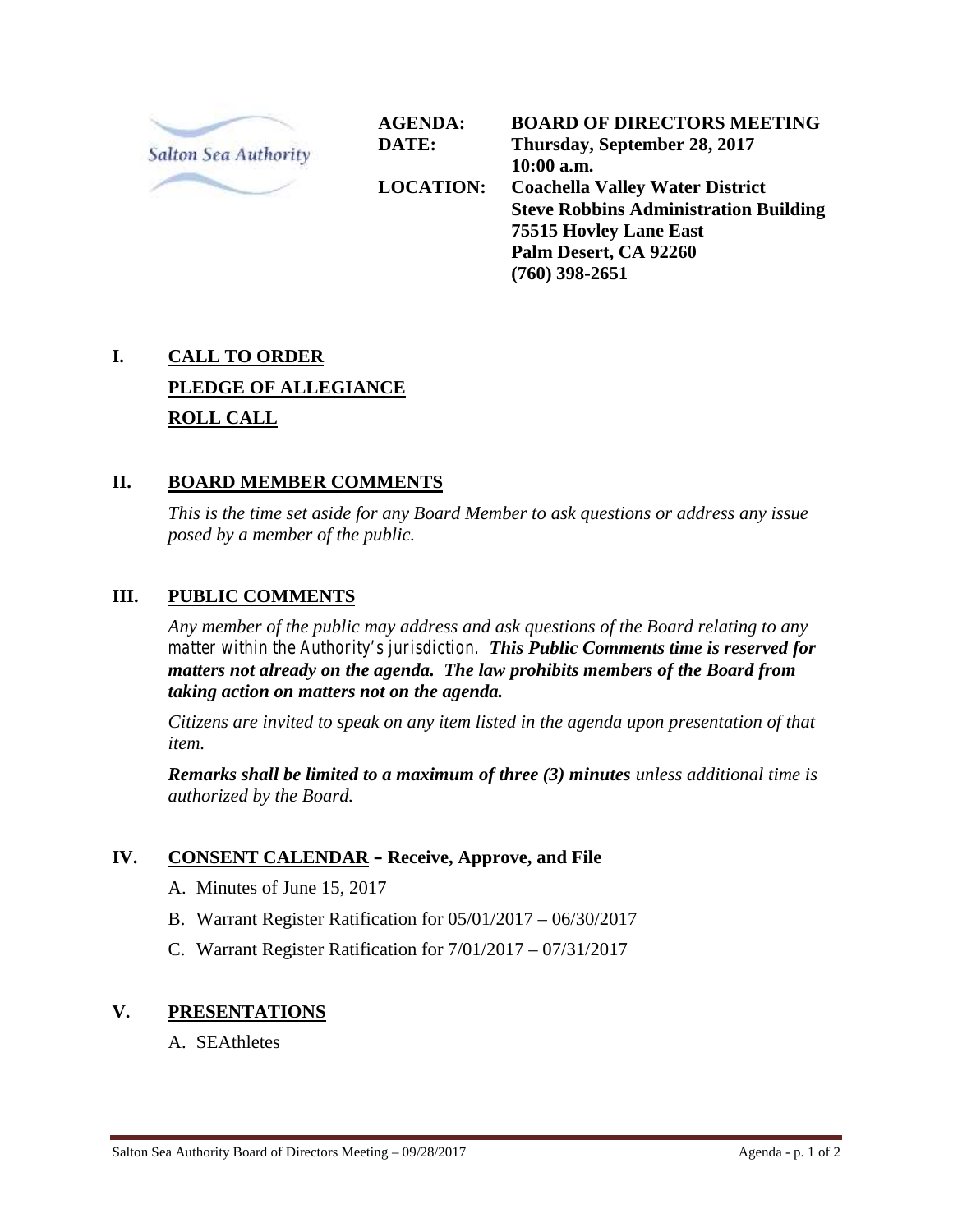#### **VI. ACTION ITEMS**

A. Consider SSA position regarding Draft Stipulated Order Revising WRO 2002-0013 (revised)

#### **VII. REPORTS**

- A. General Manager's Report on Activities **–** (Phil Rosentrater, GM/Executive Director, Salton Sea Authority)
- B. Legislative Update (Phillip Johnson, Assistant Executive Director, Salton Sea Authority)
- C. Standing Report
	- 1. FEDERAL: US Bureau of Reclamation
	- 2. STATE: Salton Sea Management Program Community Workshops (Bruce Wilcox)
- D. Salton Sea Action Committee (Juan DeLara, President)

#### **VIII. ADJOURNMENT**

#### **NEXT MEETING TIME & LOCATION:**

Thursday, October 26, 2017 10:00 a.m. Imperial Irrigation District Bill Condit Auditorium 1285 Broadway Avenue El Centro, CA 92243 (760) 482-9618

*Any public record, relating to an open session agenda item, that is distributed within 72 hours prior to the meeting is available for public inspection in the lobby at the front desk of the County Law Building located at 82995 Highway 111, Indio, CA 92201.*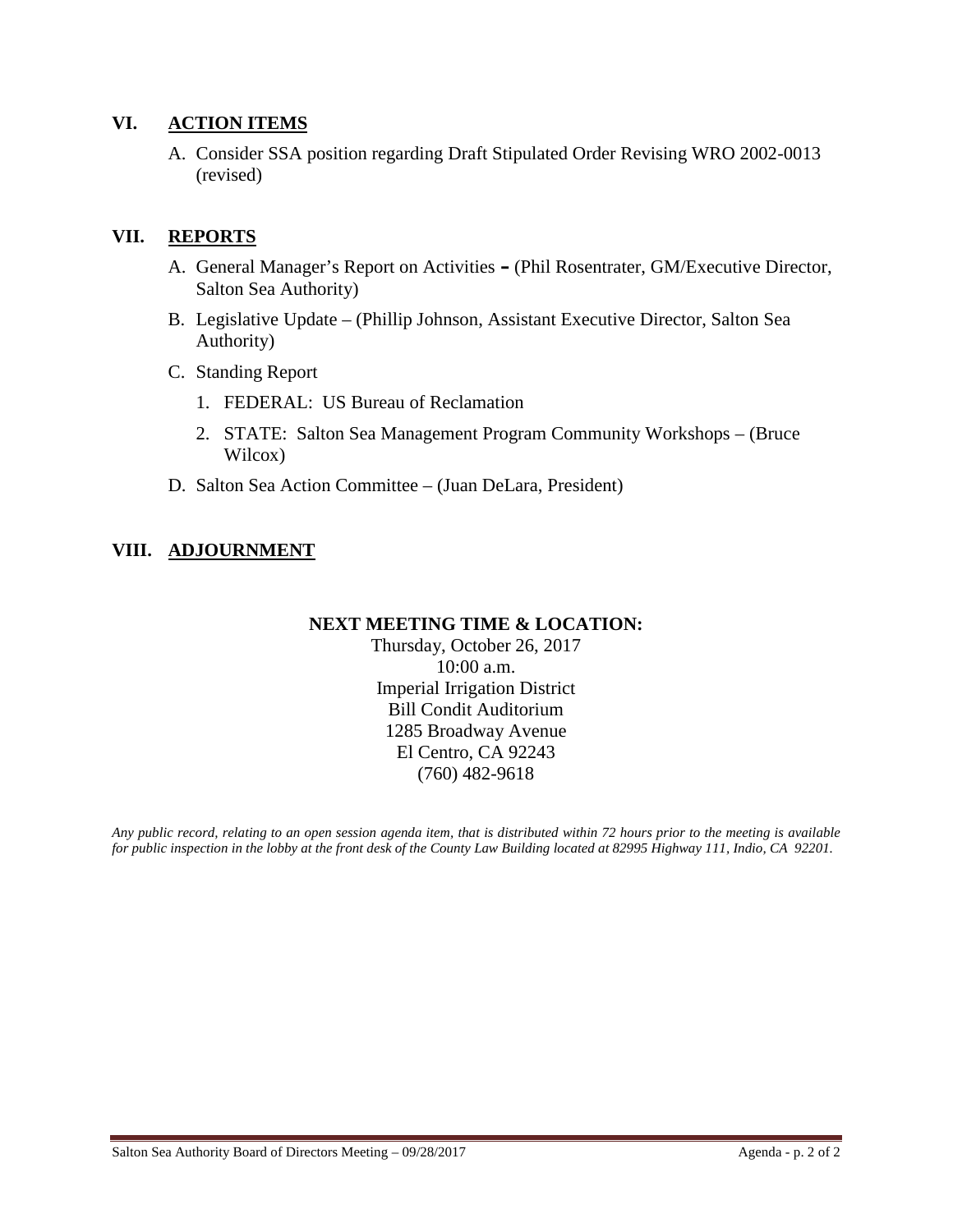

# **OFFICIAL PROCEEDINGS SALTON SEA AUTHORITY BOARD OF DIRECTORS MEETING June 15, 2017**

#### **I. CALL TO ORDER**

The regularly scheduled meeting of the Salton Sea Authority ("Authority" or "SSA") Board of Directors ("Board") was called to order by Ryan Kelley, President, at 10:13 a.m., June 15, 2017, at the Imperial Irrigation District, Bill Condit Auditorium, 1285 Broadway Avenue, El Centro, CA 92243, (760) 760-482-9618.

#### **PLEDGE OF ALLEGIANCE**

Director Ryan Kelley led the Pledge of Allegiance

#### **ROLL CALL:**

#### **DIRECTORS PRESENT AGENCY**

Ryan E. Kelley, President Imperial County G. Patrick O'Dowd, Vice President Coachella Valley Water District Cástulo R. Estrada, Treasurer Coachella Valley Water District James C. Hanks, Director **Imperial Irrigation District** V. Manuel Perez, Director Riverside County Altrena Santillanes, Director Torres Martinez Desert Cahuilla

*In keeping with the Salton Sea Authority Bylaws, there being at least three of the five member agencies represented, and a single Director carrying the vote of both Directors when the second Director of the same agency is absent, a Quorum was declared, and the meeting proceeded.*

#### **DIRECTORS ABSENT AGENCY**

Marion Ashley, Director Riverside County John Renison, Director Imperial County

Thomas Tortez, Secretary Torres Martinez Desert Cahuilla Erik J. Ortega, Director Imperial Irrigation District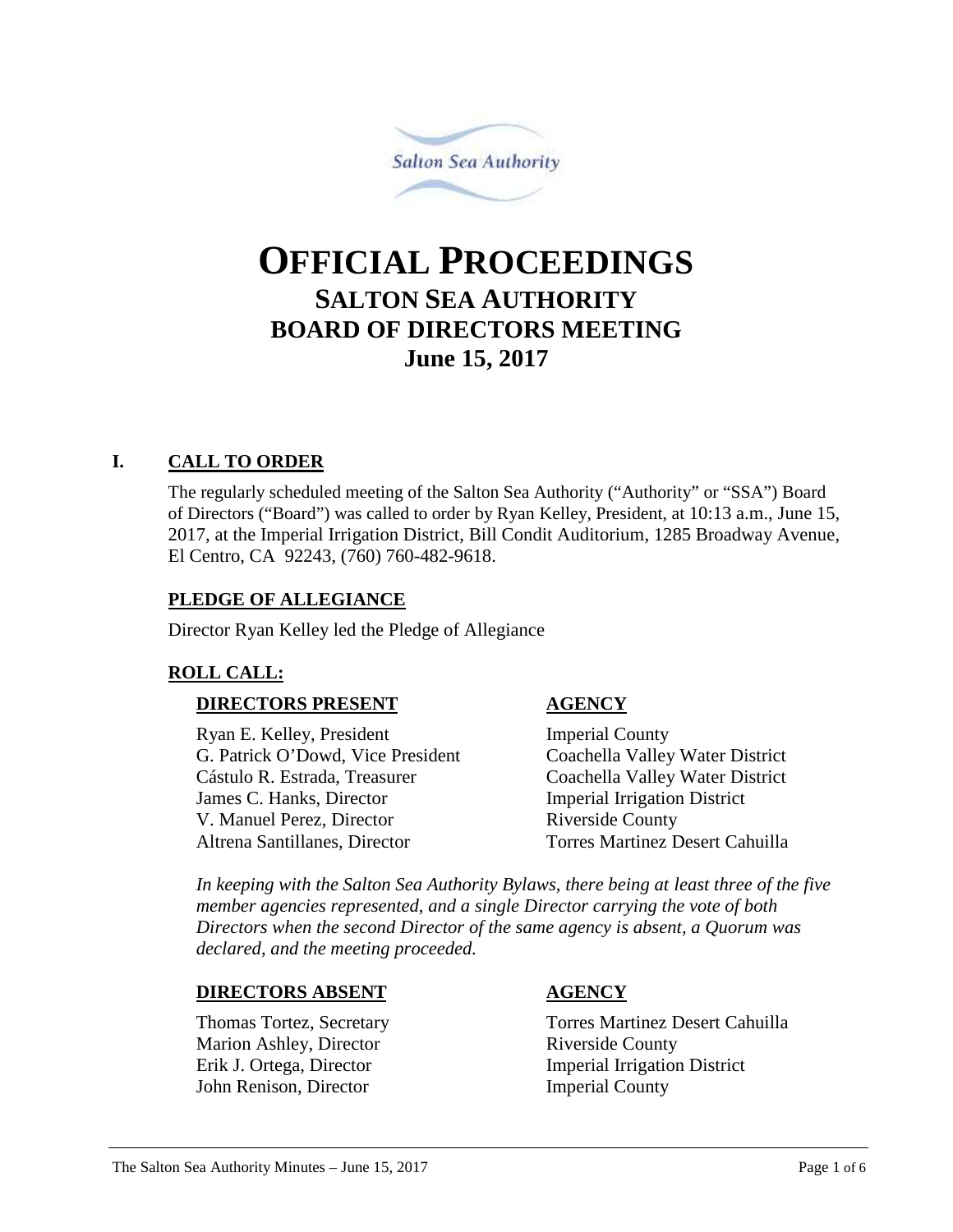#### **SALTON SEA AUTHORITY STAFF PRESENT**

Phil Rosentrater, Executive Director/General Manager Bob Hargreaves, Best Best & Krieger, Legal Counsel

#### **MEMBERS OF THE PUBLIC PRESENT AGENCY**

| Dan Farris           | <b>CVWD</b>                          |
|----------------------|--------------------------------------|
| David Rangel         | <b>Water Train</b>                   |
| <b>Scott DeVries</b> | Water Train                          |
| Imari Kariotis       | <b>Community Oversight Committee</b> |
| Alondra Perea        | <b>Senator Hueso</b>                 |
| Hector Araujo        | Senator Hueso                        |
| Richard Cabanilla    | I.C. Planning                        |
| Andy Horne           | County of Imperial                   |
| Josh Zipperman       | <b>Burke Rix Communications</b>      |
| Tom Sephton          | Sephton Water Technologies           |
| Kay Pricola          | <b>IVVGA</b>                         |
| Jeff Geraci          | CRWQCB R-7 (Waterboard)              |
| Pat Cooper           | <b>Supervisor Perez</b>              |
| Vickie Doyle         | IID                                  |

#### **II. BOARD MEMBER COMMENTS**

- A. Director Hanks shared the questions that are being raised as IID is getting closer to their petition requests. He encouraged the agencies to pick up their phone and push for the bond to pass.
- B. Director O'Dowd commented on news of the decline of the avian population, that actions are being taken now that will help but they require funding, and the state's obligation to fund.
- C. Director Perez The 10-year plan is not comprehensive and the funding levels are not enough – it is a first phase – we know that. Don't let the people bashing that it's not enough divide us. Locals need to keep our thinking caps on and work together openly and honestly.
- D. Director Estrada reported on a discussion that took place at a meeting that he had with Assemblymember Eduardo Garcia and IID regarding the state's 10-Year Plan.
- E. Director Santillanes commented that the Torres Martinez Desert Cahuilla are participating in the Salton Sea efforts with the Wetlands projects and continue to partner with those in their area.
- F. Director Kelly commented that that the Salton Sea Authority must continue to be actively engaged in all conversations regarding the Salton Sea, as the SSA agencies border the Sea and will be living with the outcome. The state, at this point, is being responsive, and we must continue to bring state focus to the Sea – there's more to be done.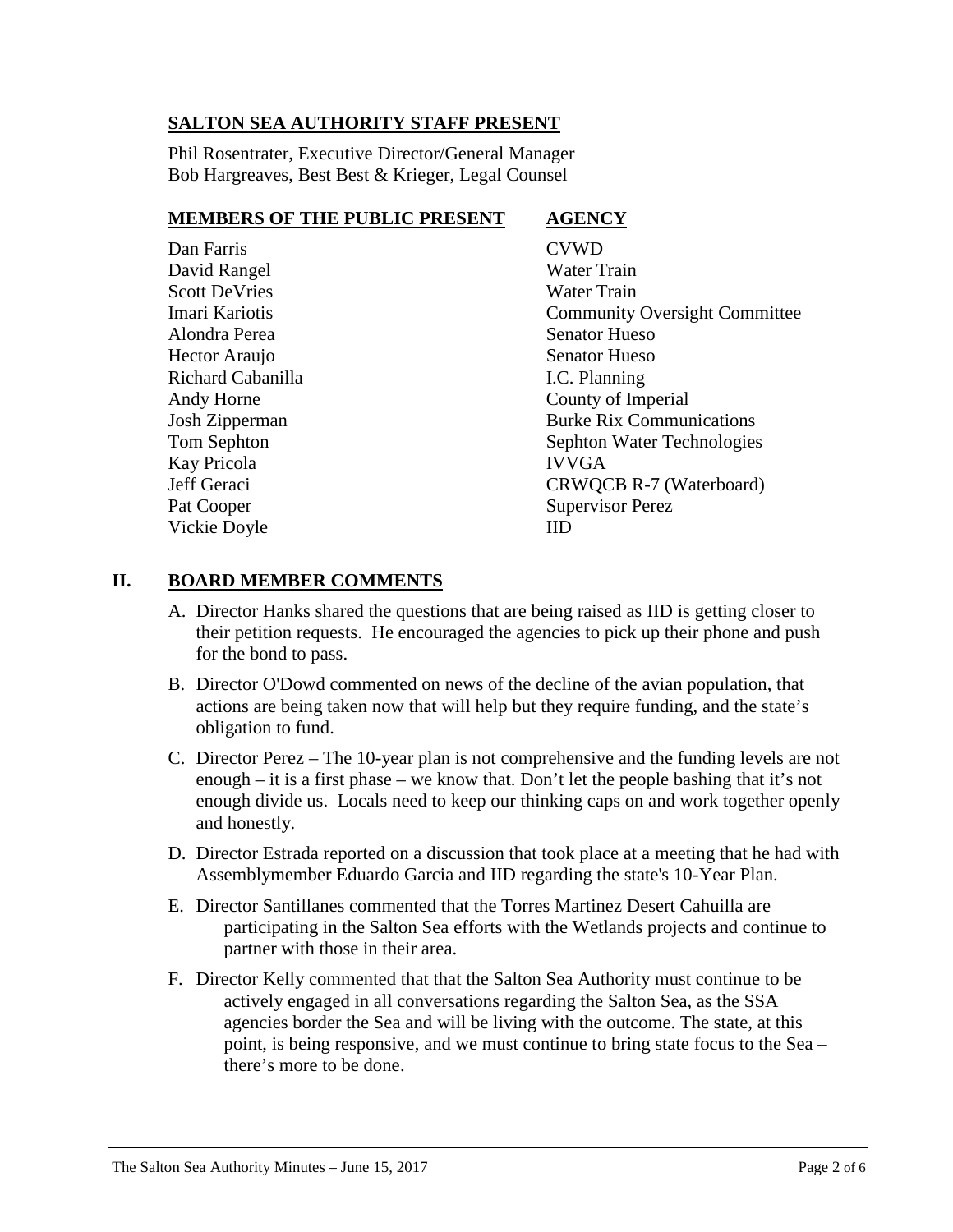#### **III. PUBLIC COMMENTS**

- A. Imari Kariotis, who works with the Red Cross and with the SSMP oversight committee, asked that SAWPA's (Santa Ana Watershed Project Authority's) offer of brackish water be revisited.
- B. David Rangel, of The Water Train, commented on the stress the Colorado River is under. Water Train wants to help and has been working toward the numbers to be considered by the State.

#### **IV. CONSENT CALENDAR – Receive, Approve, and File**

- A. Minutes of May 18, 2017
- B. Warrant Register Ratification for April 2017
- C. Internal Financial Report for: 7/01/2016 04/30/2017

*Director Hanks moved that the Consent Calendar be approved. Seconded by Director Perez. Unanimously carried.*

#### **V. PRESENTATIONS**

A. Upgraded SSA Website Review

Phillip Johnson, Assistant Executive Director, Salton Sea Authority, demonstrated the SSA website and expressed the hope to get input from member agencies and others to include other Salton Sea activities, then entertained questions and suggestions from the Board members.

B. Riverside and Imperial Counties Joint Project: GIS Web Portal for Renewable Energy

Phillip Johnson, Assistant Executive Director, Salton Sea Authority, demonstrated the GIS interactive map that he worked on with staff from Riverside and Imperial Counties. At the time of presentation, it had has three active maps: the odor impact map, Bureau of Reclamation's land ownership map, and a multi-layer map. He is scheduled to meet with IID's Graham Donaldson to make the map a "one stop shop" on things that people want to see and learn about the Salton Sea matters. He hopes to include data from Audubon and other agencies also.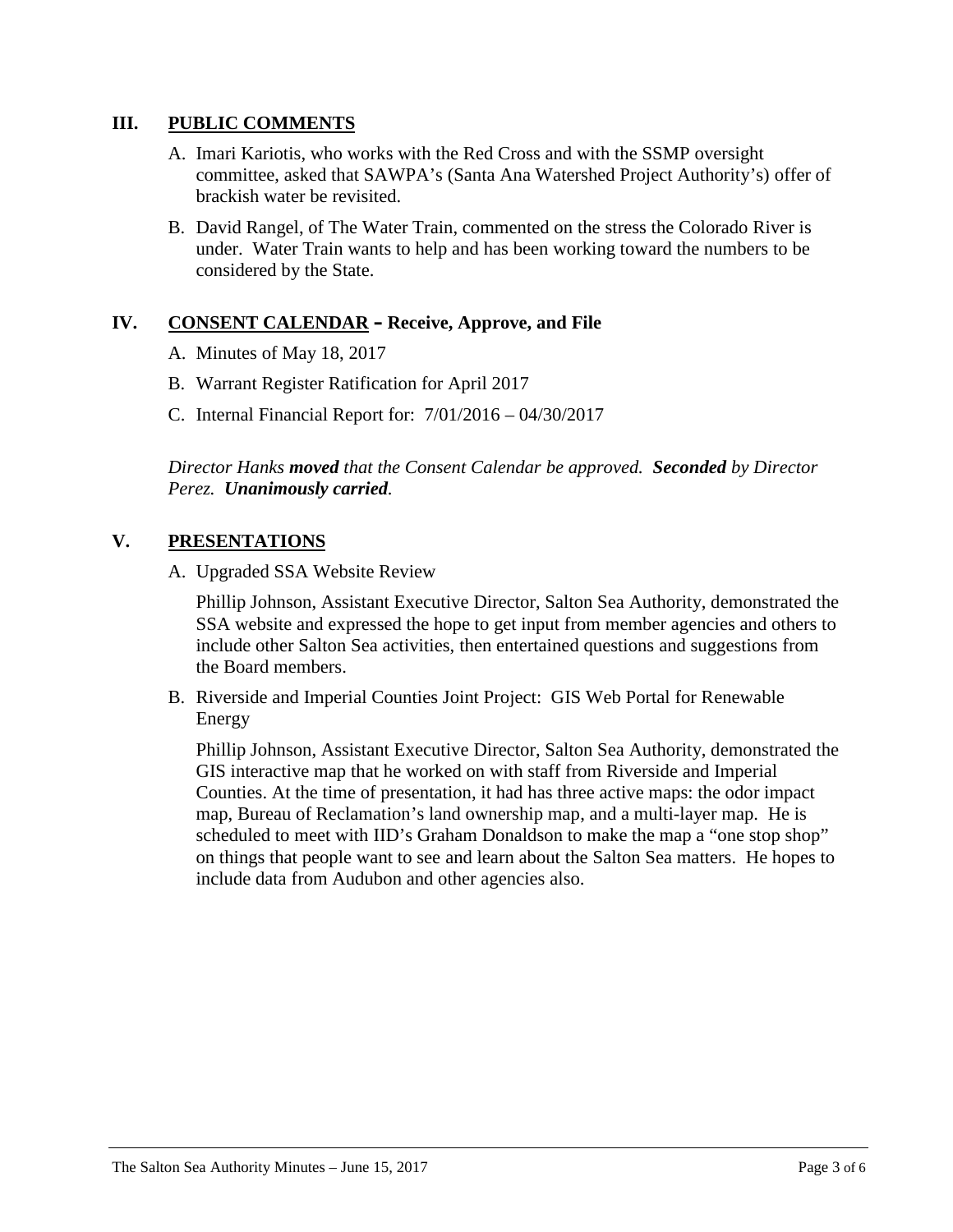#### **VI. ACTION ITEMS**

A. Consider adoption of proposed Salton Sea Authority annual budget for Fiscal Year 2017-18

Phil Rosentrater explained that the proposed budget was reviewed by the ad hoc SSA Board Committee for financial matters, who recommended adoption of this budget. He reviewed some of the features for the Board. No comments or questions were raised.

*Director Perez moved for approval of the proposed budget. Seconded by Director Kelley. Unanimously carried.*

B. Reorganization of Officers

Director Hanks asked what is the protocol regarding rotation of the chairs. Phil Rosentrater responded that traditionally, in an effort to maintain balance and fairness between north- and south-end agencies, the chairman position rotates annually between north- and south-end Board members.

1. Election of President of Board

Director Kelley recommended staying with that annual change in leadership and the continual rotation and he would move back to the bottom of the list.

*Director Kelley moved that Director O'Dowd move up to the position of President. Seconded by Director Hanks. Unanimously carried.*

2. Election of Vice-President of Board

Supervisor Perez nominated Direct Estrada for the position of Vice-President. Director Estrada declined graciously - having served the remainder of the Director Benoit's term as treasure, he would like to remain treasurer if the board would agree. Director O'Dowd additionally explained that part of the rotation tradition is that the president and vice-president are selected from agencies at opposite ends of the Sea. He expressed appreciate for Director Perez's nomination and has the highest regard for Director Estrada, but would nominate Director Hanks as the Vice-President. In keeping with the rotation needing someone from the south end as Vice-President, Director Hanks accept the nomination. Supervisor Perez, with approval of Director Estrada, rescinded his nomination in order to maintain that rotation.

*Director O'Dowd moved that Director Hanks be elected as Vice-President. Seconded by Director Perez. Unanimously carried.*

3. Election of Treasurer of Board

*Director Hanks moved that Director Estrada continue as Treasurer. Seconded by Director O'Dowd. Unanimously carried.*

4. Election of Secretary of Board

With Director Tortez absent, Director Hanks asked Director Santillanes to nominate Director Tortez as Secretary..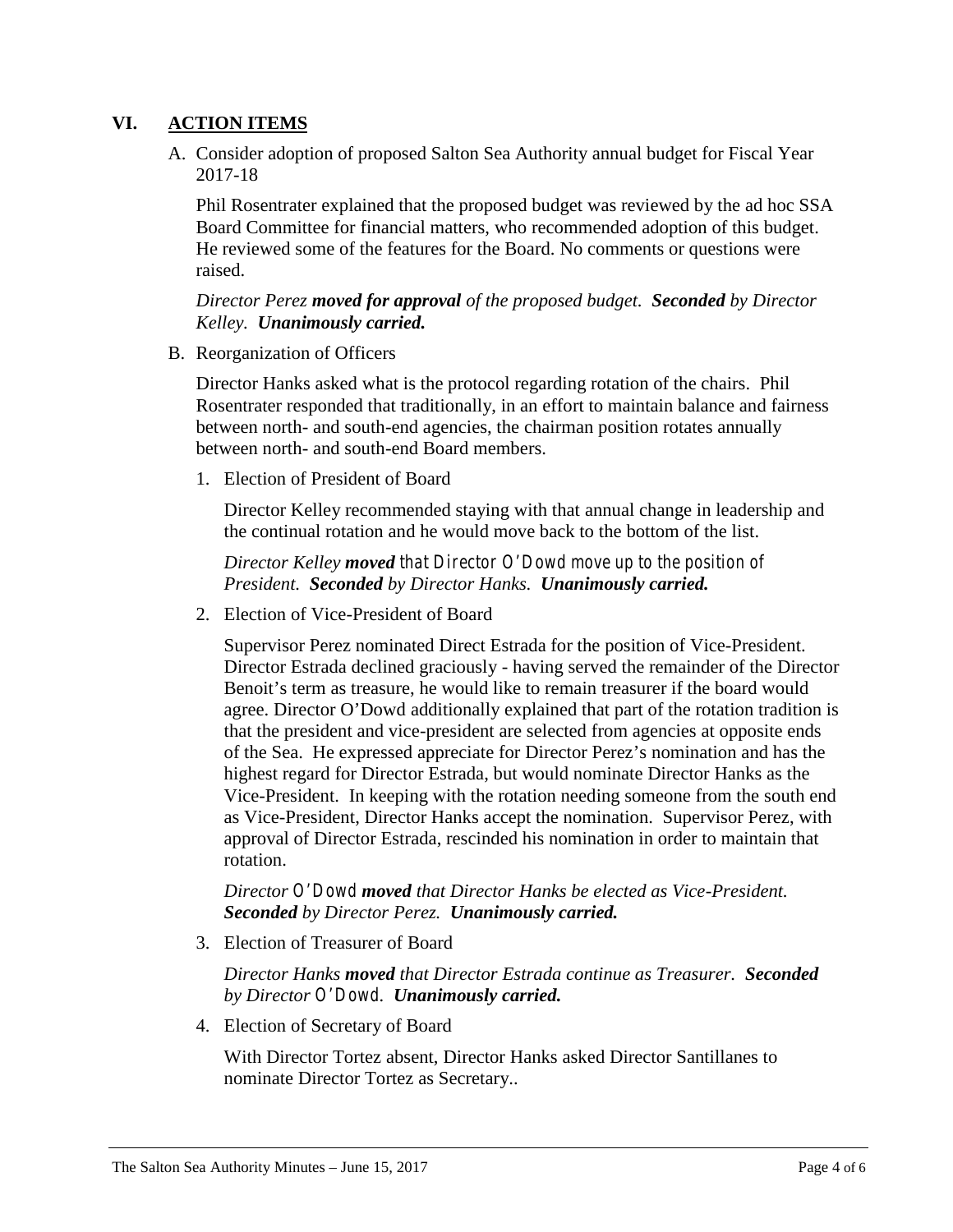#### *Director Santillanes moved that Director Tortez be elected Secretary. Seconded by Director Hanks. Unanimously carried.*

As a side note, Director Hanks recommended that the SSA adopt a policy regarding the absence of board members. This was discussed a little, and Director Hanks asked that it be put on the agenda next meeting.

#### **II. DISCUSSION ITEM**

#### A. Ad Hoc Legislative Committee

Phil Rosentrater explained the Ad Hoc Committee concept.

Director O'Dowd said that he had asked Phil to put this on the agenda. He then made a motion to approve having an Ad Hoc Legislative Committee; Director Perez seconded the motion. Lengthy discussion followed, and Director Hanks consulted with Antonio Ortega, IID's Governmental Affairs Officer during the discussion. Currently, each agency develops its own legislative platform, then the legislative staff of the member agencies get together annually to work on a proposed legislative platform for the Salton Sea Authority that is then submitted to the SSA Board for approval. The proposed ad hoc legislative committee would not override that process. Any items in conflict between agencies would be noted as "watch," not "support" unless the SSA Board votes to support it.

Director Kelley recapped that the ad hoc committee would review new legislation that appears after the platform has been approved, would discuss it and bring it back to the board for final approval before any advocacies would begin. The committee cannot take action on its own; no action could be taken without a vote of the Board.

*Director O'Dowd moved that the formation of an ad hoc legislative committee be approved. Seconded by Director Perez. Unanimously carried.*

#### **VII. REPORTS**

A. General Manager's Report on Activities

Director Kelley asked the Board if they had any questions on the General manager's report Phil Rosentrater, SSA GM/Executive Director, had submitted in advance of the meeting. There were no questions.

B. Legislative Update

Phillip Johnson, SSA Assistant Executive Director, reviewed the written legislative update report for the Board.

AB 798 has changed, it is Assemblymember Garcia's bill, and they have chosen Senator Hueso's track, for Imperial county only, now.

Director Estrada wanted it noted that CVWD met with Assemblymember Eduardo Garcia to say that CVWD is not supportive of AB 1562.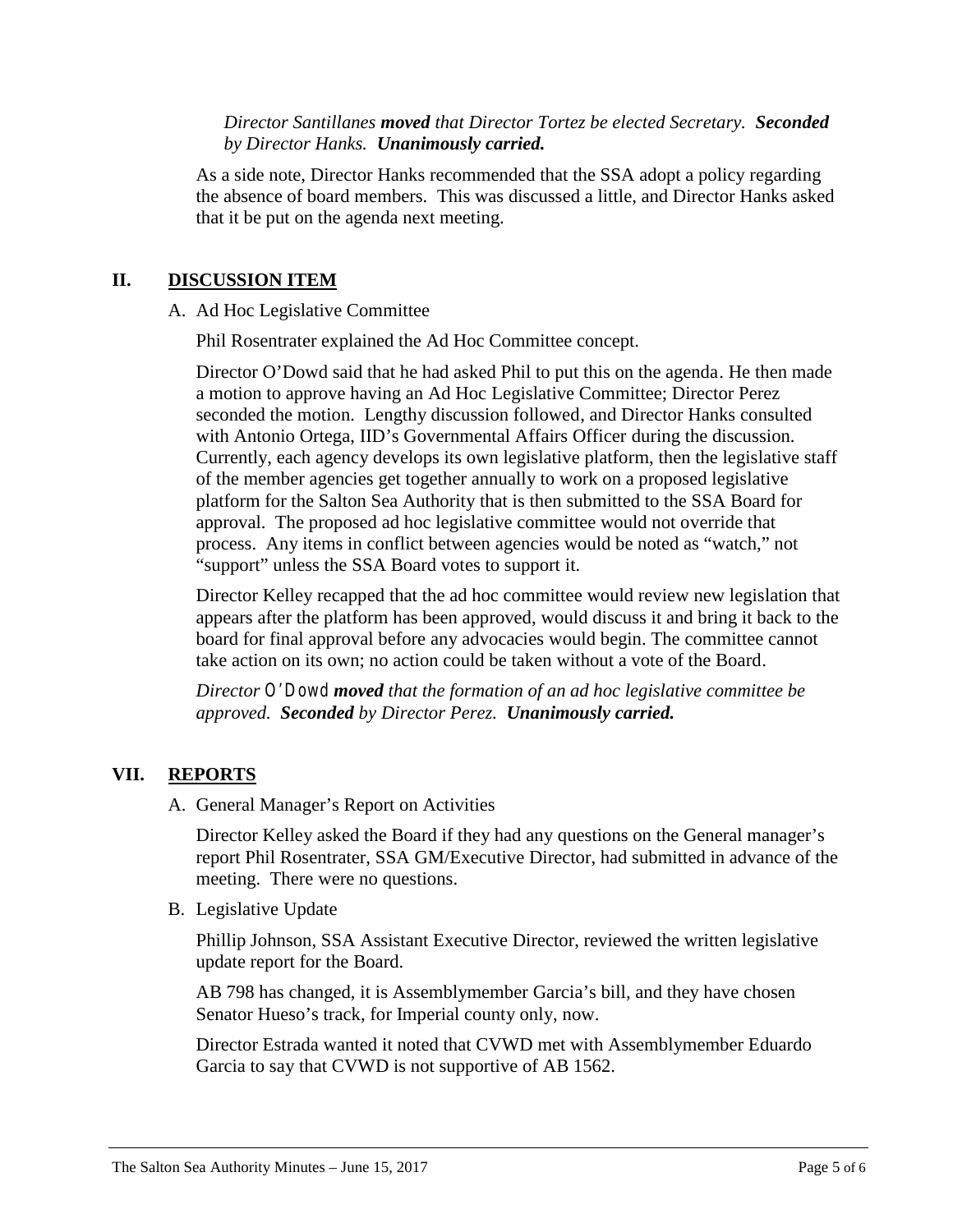- C. Standing Report
	- 1. FEDERAL: US Bureau of Reclamation

Phil Rosentrater reported that the Bureau of Reclamation staff was not able to attend the meeting, but he had spent the entire day with them the day before, along with SSA staff and California Natural Resources assistant secretary, meeting with a series of tribes in the valley, in keeping with SSA's commitment to the State and the Bureau to help broker local/state/federal meetings to provide a unified coordination. A missing ingredient in many conversations has been the Tribes, so Salton Sea Authority is deliberately coordinating these meetings on a quarterly basis.

2. STATE: Salton Sea Management Program Community Workshops

In CNRA Assistant Secretary Bruce Wilcox's absence, Josh Zipperman, who is working under Bruce Wilcox, reported on a recent, well-attended and wellreceived, SSMP 10-year plan community workshop in Mecca and gave dates and locations of upcoming workshops. Mr. Zipperman is with Burke | Rix Communications, a local public relations/government affairs/communications firm, specializing in community outreach, that was hired through the Tetra Tech team by the State and the Department of Water Resources.

D. RCPP Update

Kay Pricola, Executive Director of the Imperial Valley Vegetable Growers Association [IVVGA] and Coalition of Labor, Agriculture, and Business for Imperial Valley [COLAB], gave detailed information about what the three areas of concern the Regional Conservation Partnership Program grant covers. The partnership was formed in 2015 and they were able to get a federal grant for \$2.5M. She credited Lisa Moore with writing the grant. Directors Estrada and Perez asked why Riverside County was not participating in this and asked that Riverside be included in this process. Phil Rosentrater explained that the grant is limited to agriculture land and this is being used as a spring board for future Federal grants.

E. There was no Salton Sea Action Committee (SSAC) report.

#### **VIII. ADJOURNMENT**

There being no further business, Board President Ryan E. Kelley adjourned the meeting at 11:45a.m.

#### **NEXT MEETING TIME & LOCATION: Thursday, September 28, 2017**

10:00 a.m. Coachella Valley Water District Steve Robbins Administration Building 75515 Hovley Lane East Palm Desert, CA 92260 (760) 398-2651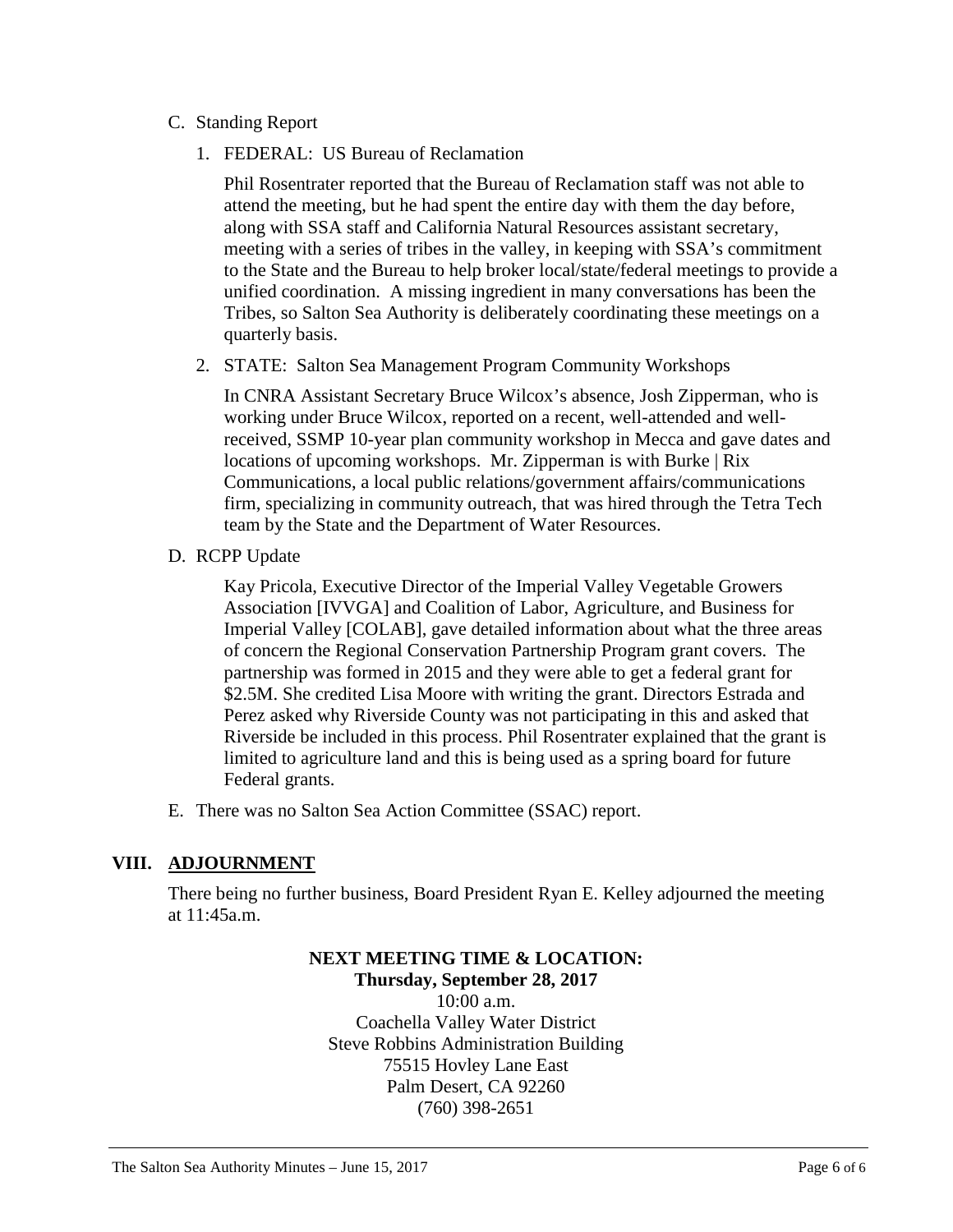# **Warrant Register May 1, 2017 through June 30, 2017**



| <b>Warrant</b> | <b>Warrant</b> | Vendor                           |               |
|----------------|----------------|----------------------------------|---------------|
| <b>Date</b>    | <b>Number</b>  | <b>Name</b>                      | <b>Amount</b> |
|                |                |                                  |               |
| 05/03/2017     | 16208          | Bravata, Lisa                    | 284.02        |
| 05/03/2017     | 16209          | Rosentrater, Phil                | 253.18        |
| 05/03/2017     | 16210          | Sampson, GJ Acct                 | 4,468.00      |
| 05/08/2017     | <b>EFT</b>     | FedEx                            | 70.18         |
| 05/10/2017     | <b>EFT</b>     | Rabobank Credit Card             | 621.05        |
| 05/10/2017     | <b>EFT</b>     | <b>Pitney Bowes</b>              | 5.69          |
| 05/15/2017     | <b>EFT</b>     | <b>Pitney Bowes</b>              | 91.02         |
| 05/16/2017     | EFT.           | FedEx                            | 36.99         |
| 05/16/2017     | <b>EFT</b>     | <b>American Express</b>          | 4,707.70      |
| 05/17/2017     | 16211          | <b>Alliant Consulting Inc</b>    | 162.50        |
| 05/17/2017     | 16212          | Best, Best & Krieger             | 4,804.65      |
| 05/17/2017     | 16213          | OfficeTeam                       | 9,726.52      |
| 05/17/2017     | 16214          | Platinum Consulting Group L      | 425.00        |
| 05/17/2017     | 16215          | SystemGo IT LLC                  | 7,322.83      |
| 05/24/2017     | <b>EFT</b>     | <b>Verizon Wireless</b>          | 187.83        |
| 05/28/2017     | <b>EFT</b>     | Rabobank                         | 25.00         |
| 06/06/2017     | 16216          | <b>Alliant Insurance Service</b> | 1,200.00      |
| 06/06/2017     | 16217          | Johnson, Phillip                 | 508.14        |
| 06/06/2017     | 16218          | OfficeTeam                       | 4,670.90      |
| 06/06/2017     | 16219          | RivCo EDA                        | 13,466.22     |
| 06/06/2017     | 16220          | Rosentrater, Phil                | 58.31         |
| 06/06/2017     | 16221          | Sampson, GJ Acct                 | 6,403.00      |
| 06/06/2017     | 16222          | <b>WESTCAS</b>                   | 220.00        |
| 06/07/2017     | <b>EFT</b>     | Rabobank Credit Card             | 3,023.53      |
| 06/09/2017     | <b>EFT</b>     | <b>American Express</b>          | 5,379.23      |
| 06/10/2017     | <b>EFT</b>     | <b>Pitney Bowes</b>              | 88.09         |
| 06/19/2017     | <b>EFT</b>     | FedEx                            | 9.75          |
| 06/21/2017     | <b>EFT</b>     | <b>Verizon Wireless</b>          | 187.83        |
| 06/28/2017     | <b>EFT</b>     | Rabobank                         | 25.00         |

Total \$ 68,432.16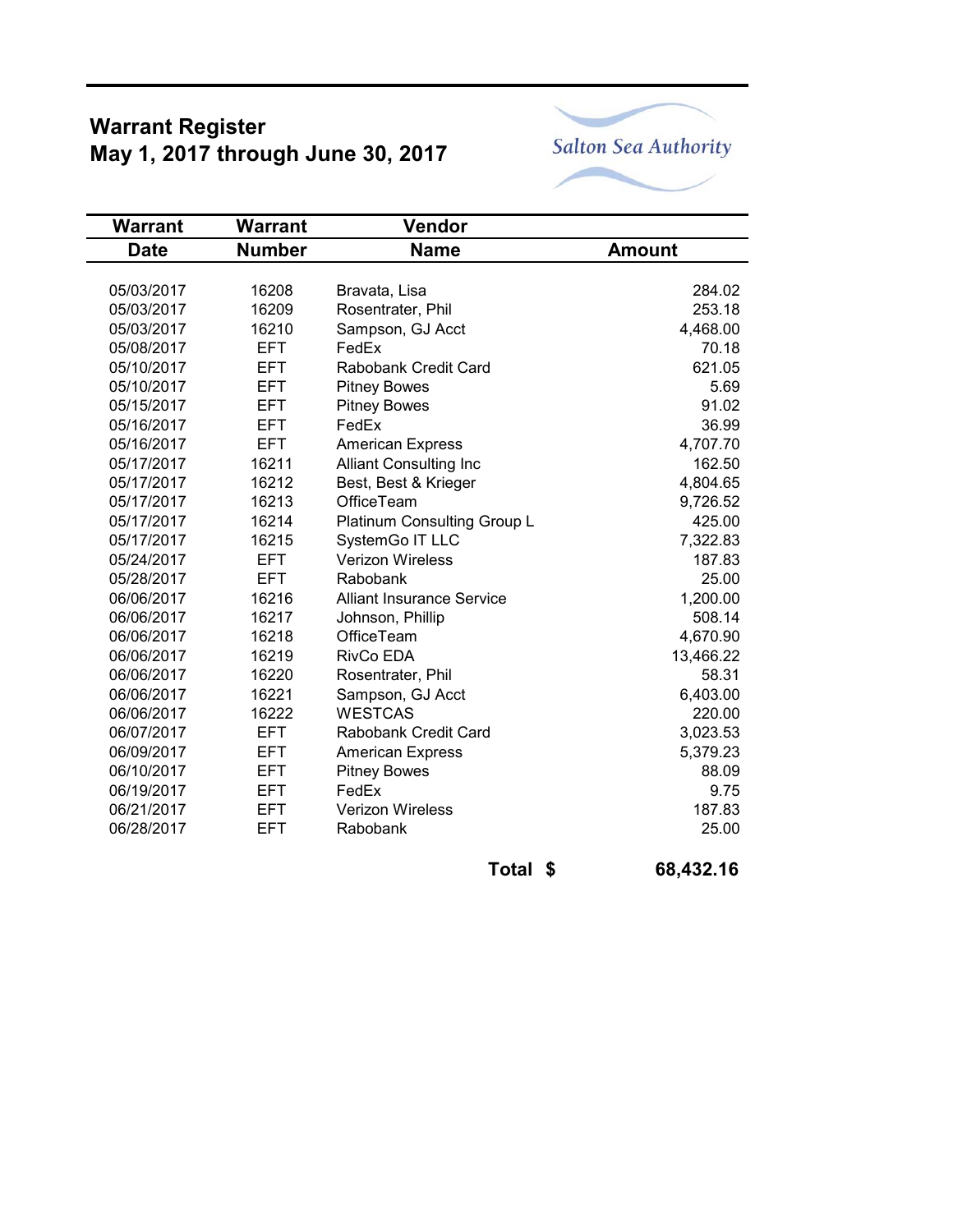# **Warrant Register July 1, 2017 through July 31, 2017**



| Warrant       | Vendor                           |               |
|---------------|----------------------------------|---------------|
| <b>Number</b> | <b>Name</b>                      | <b>Amount</b> |
|               |                                  |               |
| <b>EFT</b>    | FedEx                            | 22.39         |
| <b>EFT</b>    | Rabobank Credit Card             | 1,653.89      |
| <b>EFT</b>    | <b>American Express</b>          | 4,920.28      |
| 16223         | <b>Alliant Consulting Inc.</b>   | 1,663.75      |
| 16224         | <b>Alliant Insurance Service</b> | 636.20        |
| 16225         | Best, Best & Krieger             | 3,608.90      |
| 16226         | CalDesal                         | 5,000.00      |
| 16227         | Johnson, Phillip                 | 508.14        |
| 16228         | OfficeTeam                       | 10,175.22     |
| 16229         | Petty Cash                       | 69.65         |
| 16230         | Platinum Consulting Group LLC    | 85.00         |
| 16231         | RivCo EDA                        | 13,237.38     |
| 16232         | <b>Riverside County</b>          | 20,000.00     |
| 16233         | Rosentrater, Phil                | 78.11         |
| 16234         | Sampson, GJ Acct                 | 3,253.00      |
| 16235         | SystemGo IT LLC                  | 1,348.00      |
| 16236         | OfficeTeam                       | 8,672.11      |
| <b>EFT</b>    | <b>Verizon Wireless</b>          | 386.38        |
| 16242         | Best, Best & Krieger             | 3,209.30      |
| 16238         | Petty Cash                       | 111.82        |
| 16239         | Seroy, Linda                     | 129.31        |
| <b>EFT</b>    | Rabobank                         | 25.00         |
|               |                                  |               |

**Total \$** 78,793.83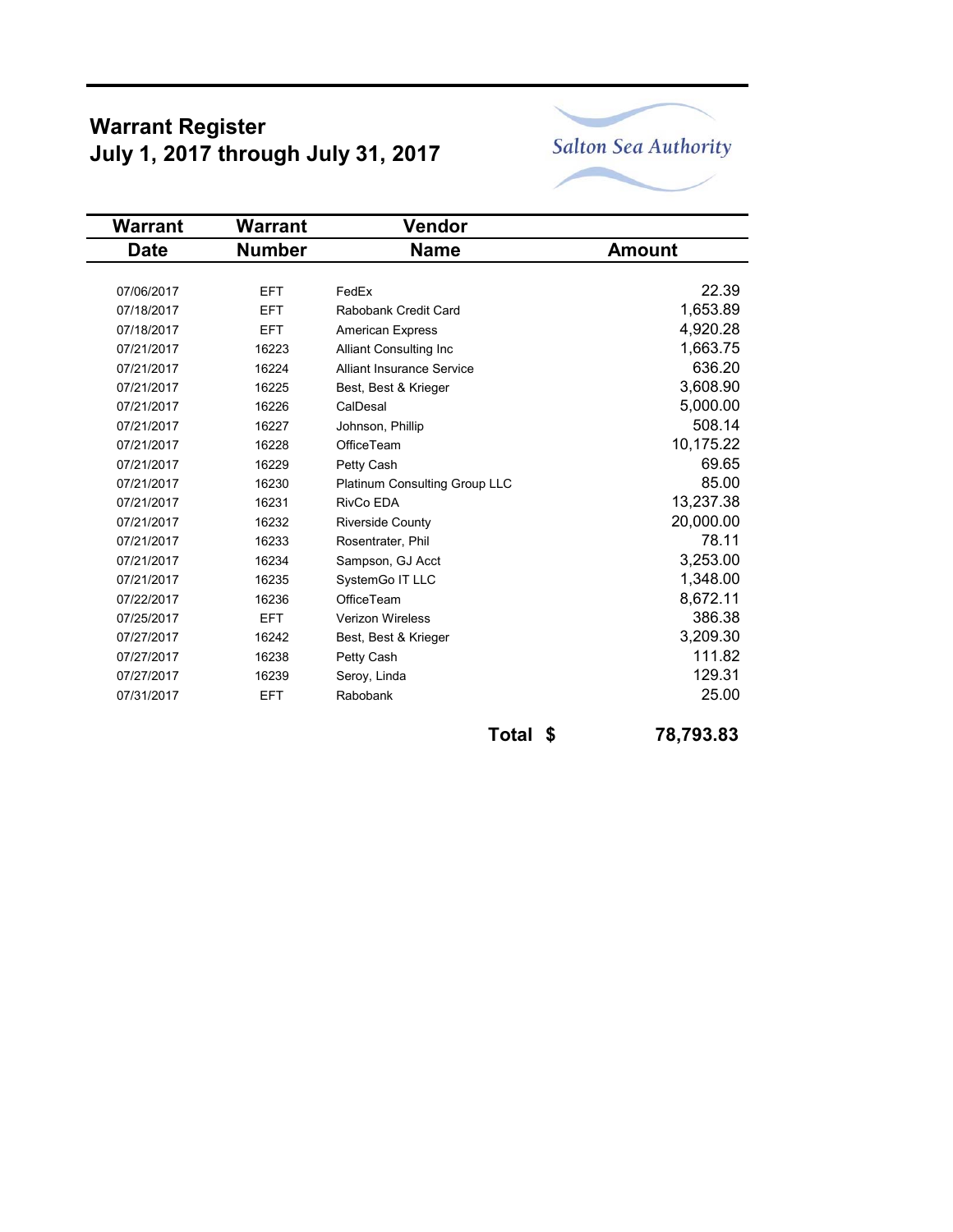# Salton Sea Authority

# **Memorandum**

| To:    | Salton Sea Authority Board of Directors                                                                      |
|--------|--------------------------------------------------------------------------------------------------------------|
| From:  | Phil Rosentrater, GM/Executive Director                                                                      |
| Date:  | September 28, 2017                                                                                           |
| Re:    | <b>Salton Sea Authority Position on SWRCB Draft Order for Stipulate Agreement</b><br><b>Amending the QSA</b> |
| CM No. | $VI.A - 09/28/2017$                                                                                          |

#### **GENERAL:**

The State Water Resources Control Board is seeking comment on the state's Salton Sea Management Program (SSMP) 10-Year Plan and a related Draft Stipulated Order Revising WRO 2002-0013 (revised). Parties to the 2003 Quantification Settlement Agreement (QSA), some of whom who are also members of the Salton Sea Authority, pressed for this action by the SWRCB for the purpose of gaining greater surety from the state regarding its fulfilment of obligations for Salton Sea management under terms of the water transfers established by the QSA.

The Draft Stipulated Order was jointly negotiated between State Water Resources Control Board, Imperial Irrigation District, Imperial County, and San Diego County Water Authority and released in advance of a September 7, 2017 informational workshop focused upon the Draft Order and the Phase 1 projects of the SSMP (a.k.a., 10-Year Plan). Members of the SSA Board may recall that IID and Imperial County initiated this process by filing a petition to the SWRCB demanding demonstration of the proof of its commitment to address impacts at the Sea that may arise when flows of mitigation water to the Salton Sea will terminate at the end of this year.

While the SSA Board adopted a position of support toward this petition, the Authority also underscored the value of all parties working together to preserve the integrity of the water transfers agreed upon under the conditions of the QSA.

The SSA was not formally engaged in the negotiations of this Order and requested from the SWRCB the opportunity to reserve comment on the Order until after the SSA Board of Directors had opportunity to meet and discuss the matter in an open and transparent manner at the next regularly scheduled public meeting of the SSA Board (Sept. 28, 2017).

The SSA was directly involved in the development of plans that served as the foundation for the SSMP, however. In accord with state law (AB 71 – M. Perez) directing the California Natural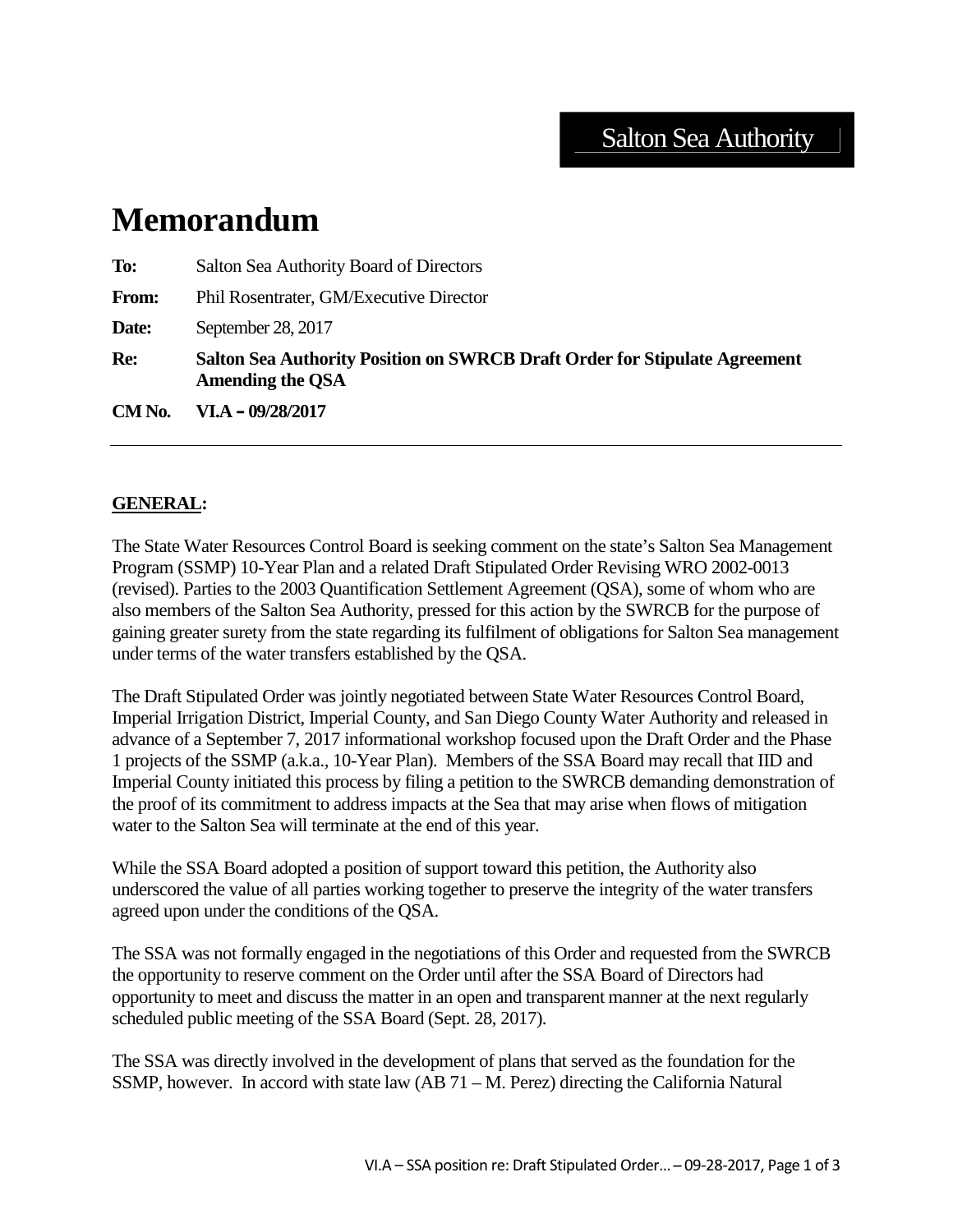Resources Agency to "work in consultation and cooperation with the Salton Sea Authority" on matters pertaining to Salton Sea restoration, the SSA and its member agencies developed a Financial Feasibility Action Plan that delivered a conceptual plan for Sea revitalization that was realistic and feasible from the standpoint of water budget, infrastructure needs, funding limitations, and achievable timelines.

The FFAP provided a long-term conceptual plan that combined emerging state and federal projects with plans promoted by SSA member agencies (Salton Sea Renewable Energy Initiative and Perimeter Lake concepts). The FFAP called for protecting a minimum of 30,000 acres of otherwise exposed shoreline, providing air quality protection and habitat preservation while integrating needs for potential renewable energy development and recreational activities. The SSA Board delivered the FFAP as a dynamic plan, on time and under budget, to the California Natural Resources Agency.

The CNRA has been refining the FFAP since May 2015, to create the SSMP. The petitioners to the SWRCB, namely IID and Imperial County, requested greater specificity from the state regarding the immediate actions and commitments to be delivered by the state in the SSMP. As a result, the Phase 1 subset of shovel-ready projects emerged last year as the basis of the 10-Year Plan, and the Draft Stipulated Order emerged to provide guidance for state oversight through the SWRCB.

The current Draft Stipulated Order requests the SWRCB to assert guidance and authority over the implementation of the 10-Year Plan as a means to fulfil the state obligations under the QSA. The Draft Stipulated Order provides empirical milestones and timelines designed to incrementally address the critical environmental and public health issues integral to managing the Sea as it is reconfigured to account for water loss and rising salinity.

The Draft Stipulated Order now under consideration by SWRCB marks a unique moment in the history of the Salton Sea in defining state commitments to honor its obligations for Salton Sea management under the water transfers established in the Quantitative Settlement Agreement (QSA).

Given that the delivery of mitigation water to the Salton Sea is to end on Dec 31, 2017 (per QSA), SSA staff recommends Board consider supporting SWRCB adoption of this Draft Stipulated Order as a pragmatic means to begin to achieve long held SSA objectives. This forward momentum is warranted, in staff view, to engage the state in investing, managing and maintaining a smaller but sustainable Salton Sea that protects citizens from emissive exposed playa, restores wildlife habitat, and creates economic value where feasible. These SSA objectives upheld by SSA Boards past and present, are most effectively achieved with progress now, before inaction forecloses on these shared outcomes.

The work of the SSA and its partners is not completed with action to implement the Draft Order and the 10-Year Plan – but it can finally be started in earnest. Neither the Draft Order nor the 10-Year Plan fully address the long term needs of the Sea. The enforcement mechanisms for breach of agreement are still weaker than many parties would prefer. Funding committed from the state to fulfill this first Phase is still only fractionally in view. The funds and priorities in the 10-Year Plan shift enormous weight to areas in the southern end of the Sea with comparatively little to share for communities in the north and western shores.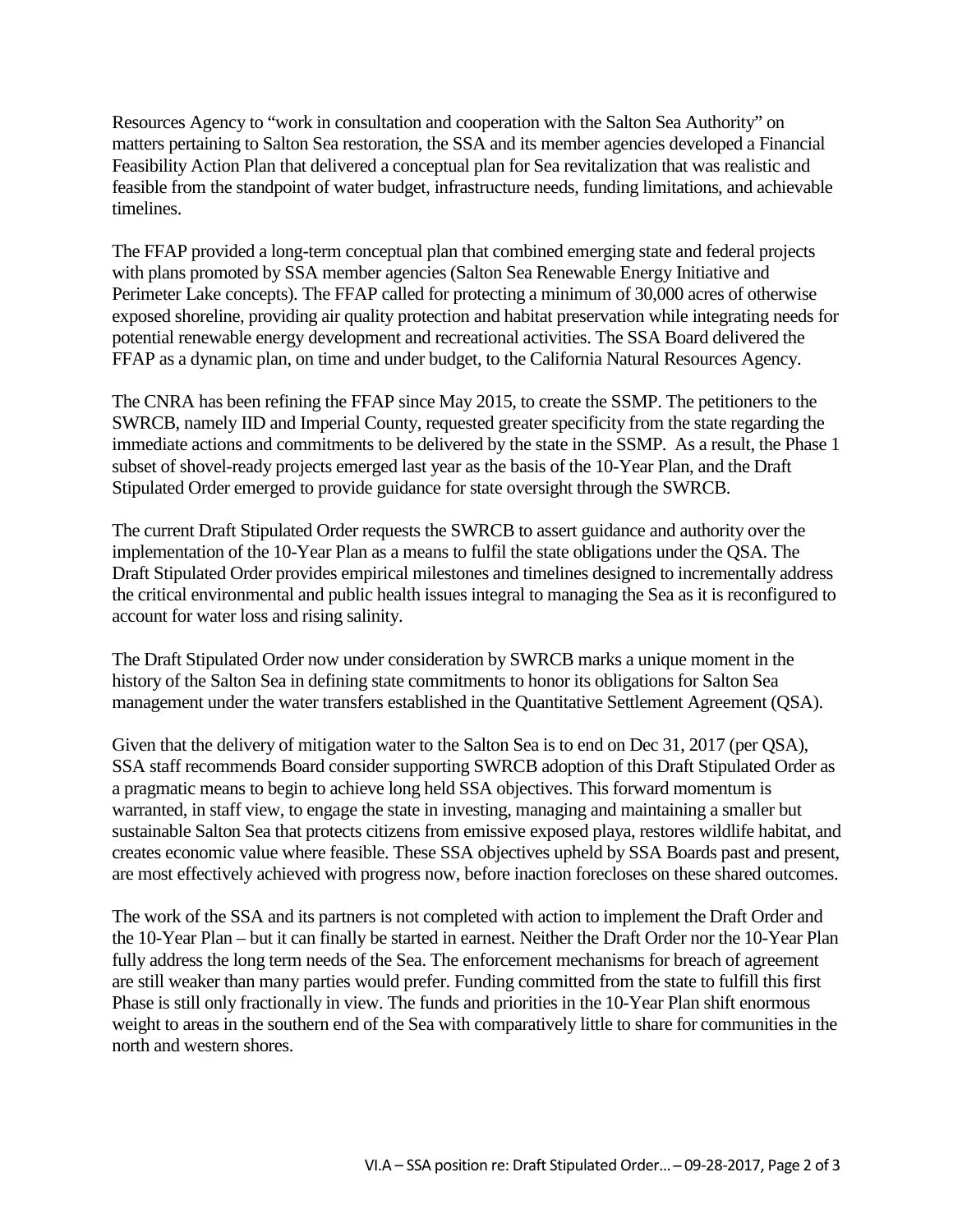Yet, the Draft Order and 10-Year Plan, as inadequate, inequitable and minimalist as they may be, demonstrate progress toward a consensus of first steps. SSA staff recommends that the SSA Board take the first steps forward on this path to provide leadership in maintaining consensus and building momentum that begins to accomplish the Salton Sea Authority's objective of a Salton Sea that will be healthier for habitat and humans, and potentially more prosperous than the tragic situation that will occur if the state does not honor its commitments in the QSA. It's not perfect, and it is by no means everything the Salton Sea Authority ultimately expects as a state contribution to fulfill its obligations. But it is at least a credible and accountable start for a long journey toward recovery.

#### **RECOMMENDATION:**

The Salton Sea Authority staff recommends that the Salton Sea Authority Board should support the Draft Stipulated Order Revising WRO 2002-0013 (revised) currently under consideration for adoption by the California State Water Resources Control Board in recognition of the significant point of consensus among key affected parties on next steps to achieve bona fide progress in the state's Salton Sea Management Plan

Respectfully submitted,

Phil Rosentrater GM / Executive Director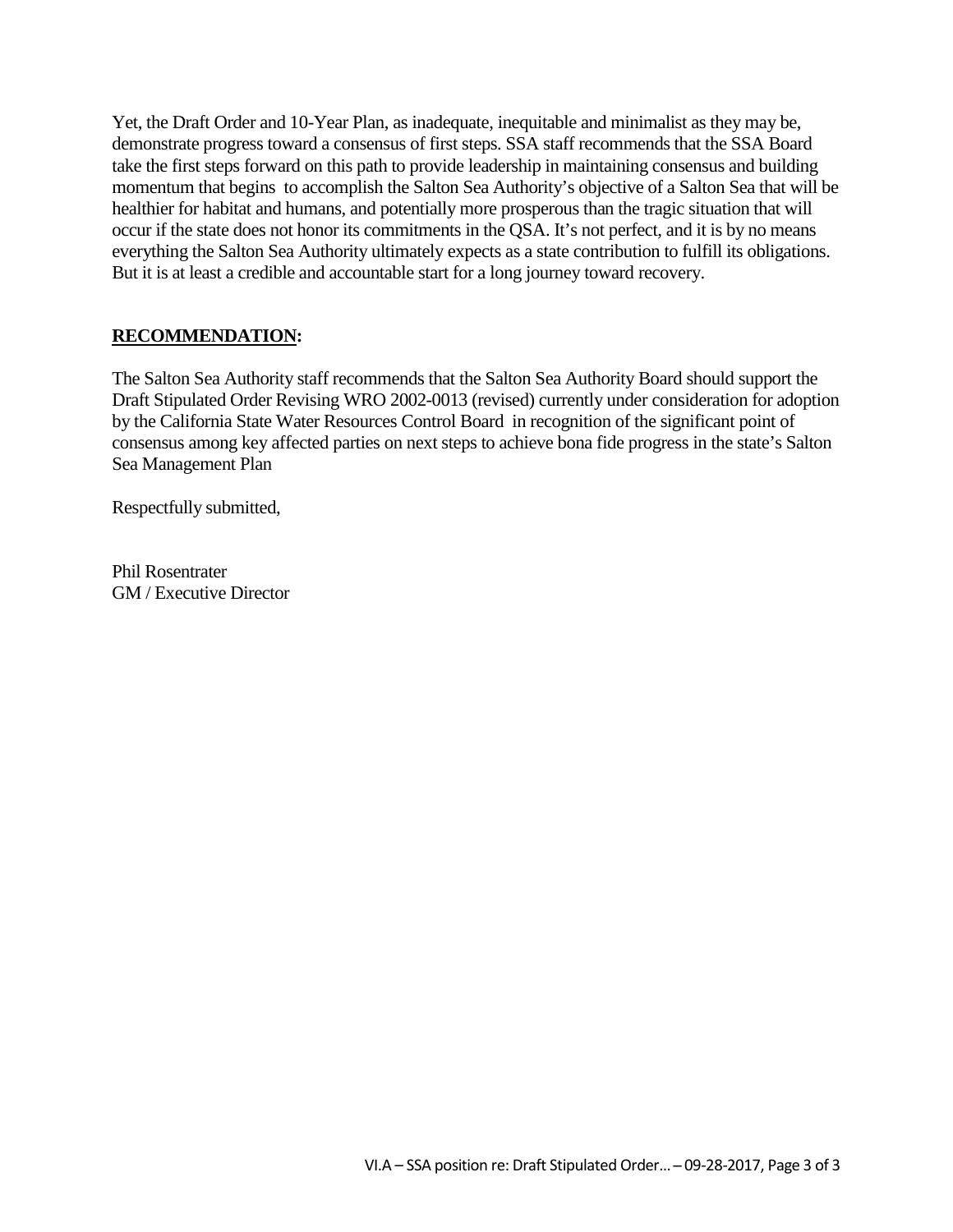- A. Whereas, an immediate, continued, and focused effort to manage a smaller but sustainable Salton Sea is necessary to protect public health and the environment.
- B. Whereas, the Salton Sea Restoration Act, California Fish & Game Code section 2931(a) states that "it is the intent of the Legislature that the State of California undertake the restoration of the Salton Sea ecosystem and the permanent protection of the wildlife dependent on the ecosystem."
- C. Whereas, the Salton Sea Restoration Act, California Fish & Game Code section 2942 provides that the Secretary of the California Natural Resources Agency (CRNA) shall lead the state's efforts to restore the Salton Sea.
- D. Whereas, the California Natural Resources Agency (CNRA) has prepared Phase I of the Salton Sea Management Program (SSMP) in furtherance of its Salton Sea Restoration objectives and is committed to constructing and maintaining habitat and dust-suppression projects that address public health and environmental concerns. The SSMP contemplates future phases, and a long-range plan.
- E. Whereas, the Imperial Irrigation District (IID) filed a petition with the State Water Resources Control Board (Board) on November 18, 2014, seeking to have the Board enter an order to ensure success of Salton Sea Restoration.
- F. Whereas, the Board conducted workshops in 2015 and 2016 to examine issues related to Salton Sea restoration.
- G. Whereas, on August 31, 2016, CNRA entered into a Memorandum of Understanding with the United States Department of the Interior that provides, in pertinent part, that the State will have a lead role in the cooperative effort to restore the Salton Sea.
- H. Whereas, on January 18, 2017, CNRA and the United States Department of the Interior entered into an Addendum to the Memorandum of Understanding expressly identifying the importance of Salton Sea restoration as a critical component of plans for maintaining California's long-term water supply reliability.
- I. Whereas, on March 15, 2017, IID filed a motion with the Board seeking to have an evidentiary hearing to address its November 18, 2014 petition regarding Salton Sea Restoration.
- J. Whereas, in addition to the mitigation requirements imposed by the federal and state endangered species laws, the California Environmental Quality Act (Public Resources Code §§21000-21177 et seq.) establishes requirements for the implementation of mitigation measures imposed to minimize the projected significant impacts of the Transfer Project. These mitigation measures and the Mitigation Monitoring & Reporting Program for the QSA transfers are not addressed and are unaffected by this Order.

The State Water Resources Control Board finds and determines as follows:

- 1. For the reasons set forth in Water Rights Order No. 2002-0013 (revised) and Water Rights Order No. 2002-0016, the delivery of "mitigation water" to the Salton Sea will terminate on December 31, 2017. Mitigation measures shall continue to proceed pursuant to the Mitigation Monitoring & Reporting Program as provided in the "Water Conservation and Transfer Project" Environmental Impact Report and Environmental Impact Statement certified by IID and Amended and Restated in a September 2003 Addendum and incorporated into Water Right Order No. 2002-0013 (revised) including the four-step air quality plan outlined therein.
- 2. Water Right OrderNo. 2002-0013 (revised) is hereby modified by adding the following paragraphs as new independent conditions 19-27 pertinent to Salton Sea Restoration: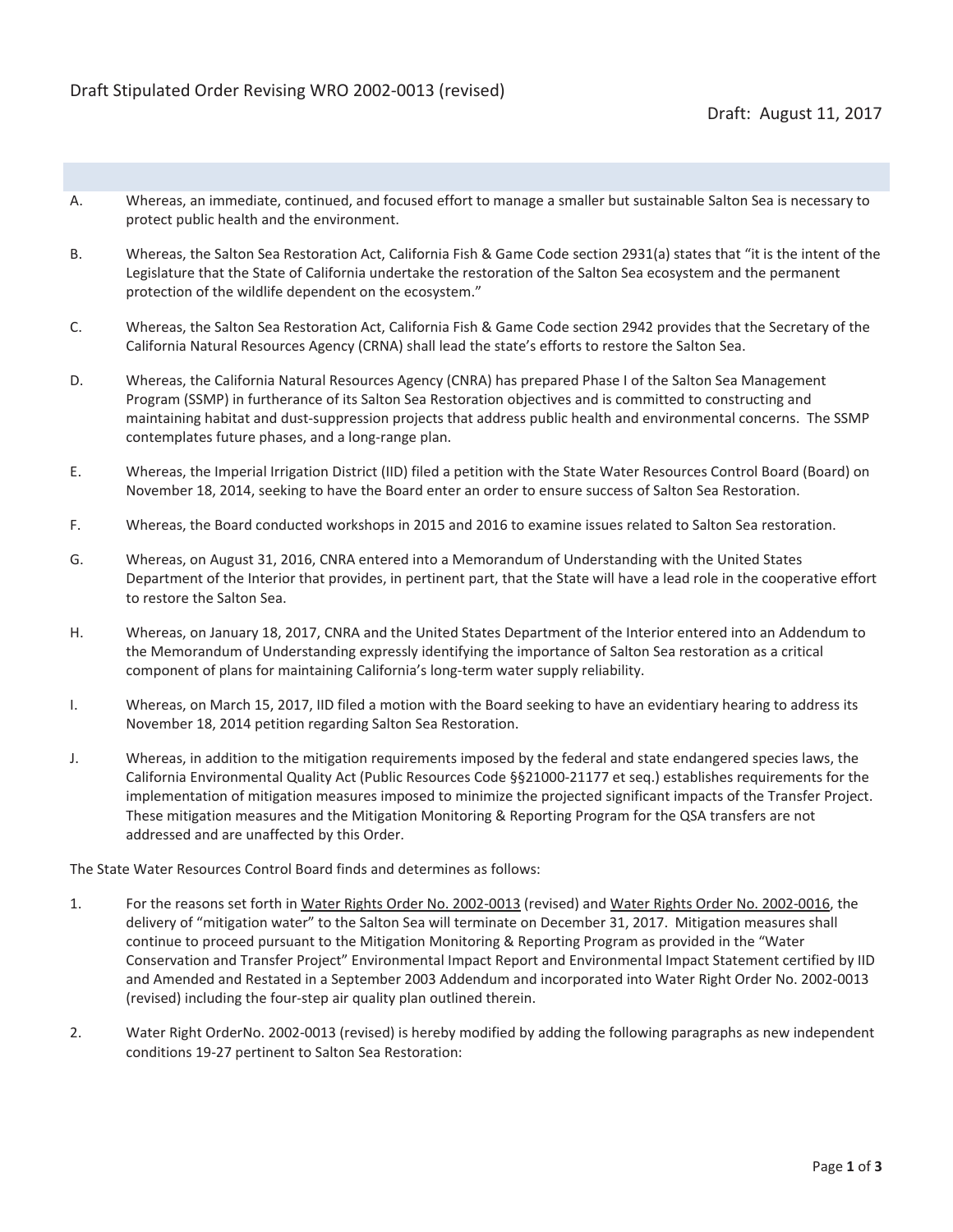19. The Board finds and declares that restoration of a smaller but sustainable Salton Sea is feasible, that the State of California will lead and coordinate management efforts, and that implementation of projects to protect or improve air and water quality and wildlife habitat will be completed forthwith to avoid severe consequences to the State of California as a whole, to the health of Imperial and Coachella Valley residents, and to multiple wildlife habitats that exist at the Salton Sea and serve the Pacific Flyway.

20. The Board further finds and declares that successful management of a smaller but sustainable Salton Sea will require the active participation and support of the federal government, affected local and regional governing bodies, affected tribal governments, environmental and philanthropic organizations, and the State of California. While the importance, cost and scale of this endeavor will exceed what can be expected from any single entity, the State has acknowledged that its role as a catalyst is essential in advancing the cause of restoration.

21. The Board further finds that the ability to successfully manage a smaller but sustainable Sea will require cooperation from non-state property owners, surface lease holders, surface and subsurface mineral rights owners as well as air quality management districts with jurisdiction over the Sea to ensure land use entitlements are secured expeditiously and management project design is compatible with existing land use and water conveyance infrastructure.

22. The Board further finds that successful management of the exposed Salton Sea lakebed requires the cooperation of the State of California and air quality managers with jurisdiction over the Sea to develop future air quality projects.

23. Consistent with Recitals B, C, and D [of this Order], in addition to currently planned and funded habitat projects (Red Hill Bay, Torres Martinez wetlands and Species Conservation Habitat) and all QSA JPA funded Salton Sea mitigation projects, restoration milestones detailed below are necessary to address public health and environmental concerns:

- a. By January 1, 2019, construction of habitat and dust-suppression projects shall be completed on 500 acres of exposed playa.
- b. By January 1, 2020, construction of habitat and dust-suppression projects shall be completed on an additional 1,300 acres of exposed playa.
- c. By January 1, 2021, construction of habitat and dust-suppression projects shall be completed on an additional 1,700 acres of exposed playa.
- d. By January 1, 2022, construction of habitat and dust-suppression projects shall be completed on an additional 3,500 acres of exposed playa.
- e. By January 1, 2023, construction of habitat and dust-suppression projects shall be completed on an additional 1,750 acres of exposed playa.
- f. By January 1, 2024, construction of habitat and dust-suppression projects shall be completed on an additional 2,750 acres of exposed playa.
- g. By January 1, 2025, construction of habitat and dust-suppression projects shall be completed on an additional 2,700 acres of exposed playa.
- h. By January 1, 2026, construction of habitat and dust-suppression projects shall be completed on an additional 3,400 acres of exposed playa.
- i. By January 1, 2027, construction of habitat and dust-suppression projects shall be completed on an additional 4,000 acres of exposed playa.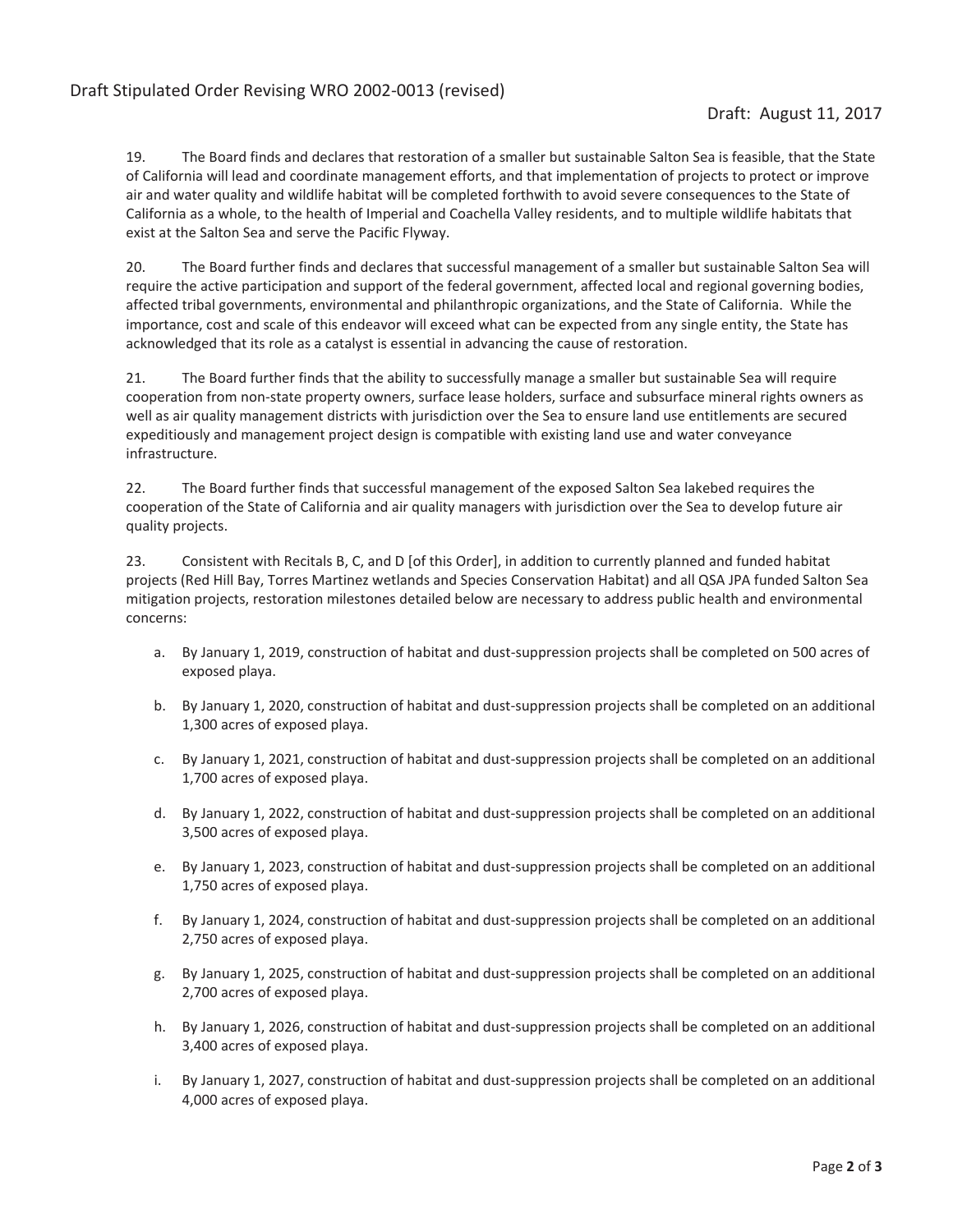- j. By January 1, 2028, construction of habitat and dust-suppression projects shall be completed on an additional 4,000 acres of exposed playa.
- k. By January 1, 2029, construction of habitat and dust-suppression projects shall be completed on an additional 4,200 acres of exposed playa.

24. No less than 50% of the acreage described in paragraph 23 shall provide habitat benefits for fish and wildlife that depend on the Salton Sea ecosystem.

25. CNRA will develop subsequent 10-year phases of the SSMP based upon available information, with the development of each phase commencing no later than midway through each current phase. Beginning with the development of Phase II, and in close coordination with stakeholders, CNRA will develop a long-term plan by no later than December 31, 2022.

26. Annual milestones are cumulative and if they are not achieved or exceeded in any given year, the amount of the shortfall or excess in that year will carry over to the following year.

27. No later than March 31 each year, the Board will hold a public meeting to receive oral and written comments on the status of Salton Sea Restoration, including a report from state agencies identifying: (i) completed projects and milestones achieved in the prior year; (ii) amount of acreage of completed projects that provide dust suppression and habitat, broken down by habitat type; (iii) upcoming projects to be completed and milestones to be achieved prior to the next annual progress report; (iv) the status of financial resources and permits that have not been secured for future projects; (v) any anticipated departures from the dates and acreages identified in paragraph 23; and progress toward development of the long-range plan described in paragraph 25. Should an annual milestone shortfall exceed 20 percent of a year's annual obligation for more than two consecutive years, the report will also include a plan that will cure the deficiency within 12 months.

28. The Board reserves jurisdiction to further amend conditions 19-27 of this order as necessary to ensure Salton Sea Restoration throughout the term of the QSA through its continuing jurisdiction under this order.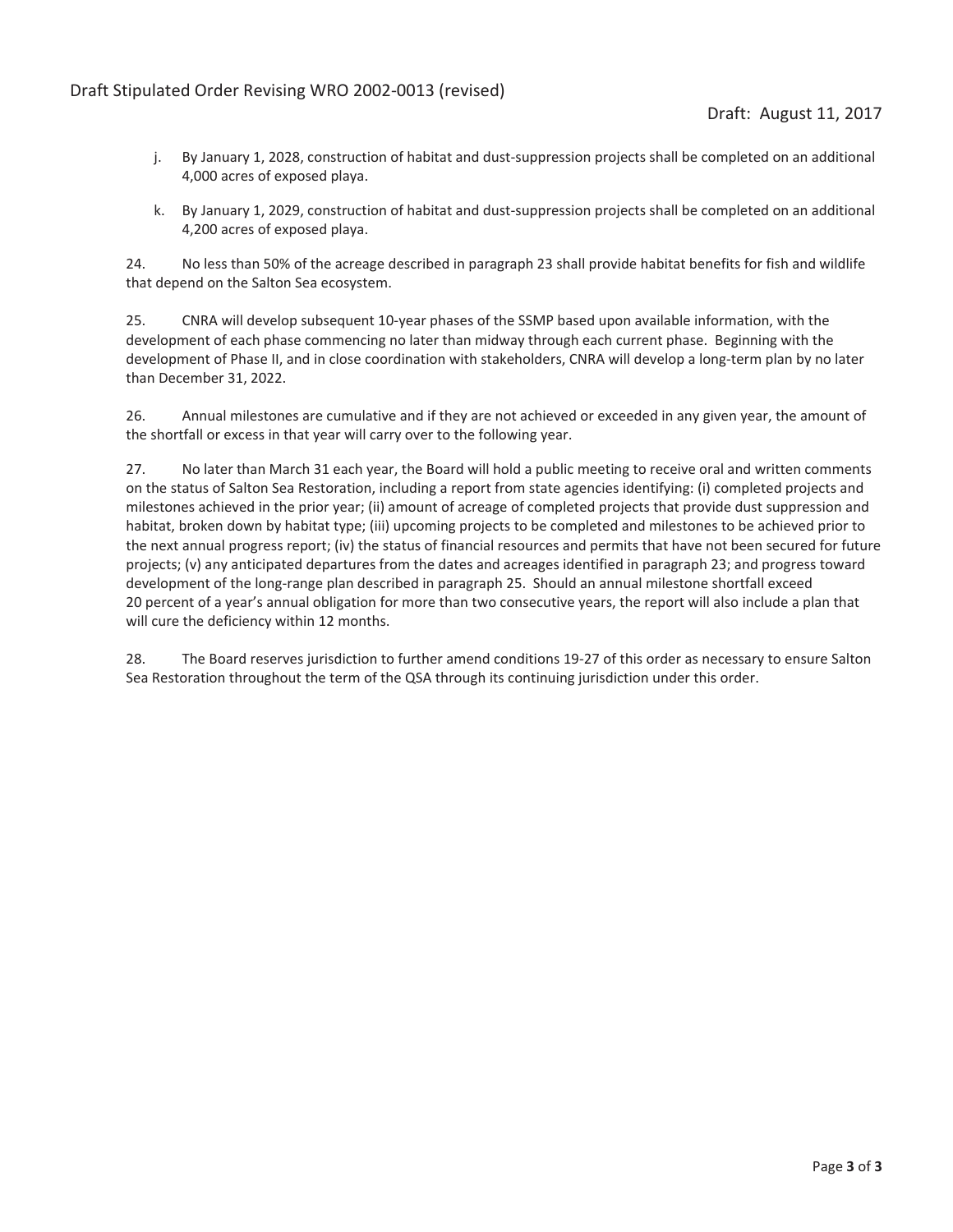# Salton Sea Authority

# **Staff Report**

**To:** Salton Sea Authority Board of Directors **From:** Phillip Johnson, Assistant Executive Director, SSA **Date:** September 28, 2017 **Re: Legislative Update CM No. VII.B – 09/28/2017**

Staff members from agencies of the Salton Sea Authority are coordinating a unified response to threats and opportunities in the legislative arena at both the state and federal levels.

\_\_\_\_\_\_\_\_\_\_\_\_\_\_\_\_\_\_\_\_\_\_\_\_\_\_\_\_\_\_\_\_\_\_\_\_\_\_\_\_\_\_\_\_\_\_\_\_\_\_\_\_\_\_\_\_\_\_\_\_\_\_\_\_\_\_\_\_\_\_\_\_\_\_\_\_\_\_

SSA and its member agencies jointly engaged in the following activities to drive legislative and policy initiatives supported by the Salton Sea Authority Board of Directors:

#### California Senate/Assembly Bill Summaries

**SB-5 (De Leon) California Drought, Water, Parks, Climate, Coastal Protection, and Outdoor Access for All Act of 2018.**

**SSA Position: SUPPORT**

#### **Status: Enrolled Sept. 16, 2017.**

SB 5 would authorize the issuance of \$4 billion in State General Obligation bonds to finance parks, water, climate adaptation, coastal protection, and outdoor access programs. This bond would be placed on the June 5, 2018 statewide primary direct election.

The main funding categories for the bond are as follows: 1) safe neighborhood parks in park-poor communities; 2) local and regional parks; 3) state parks, with a focus on deferred maintenance in existing parks; 4) trails and waterfront access; 5) rural community recreational needs; 6) river parkways; 7) state conservancies and regions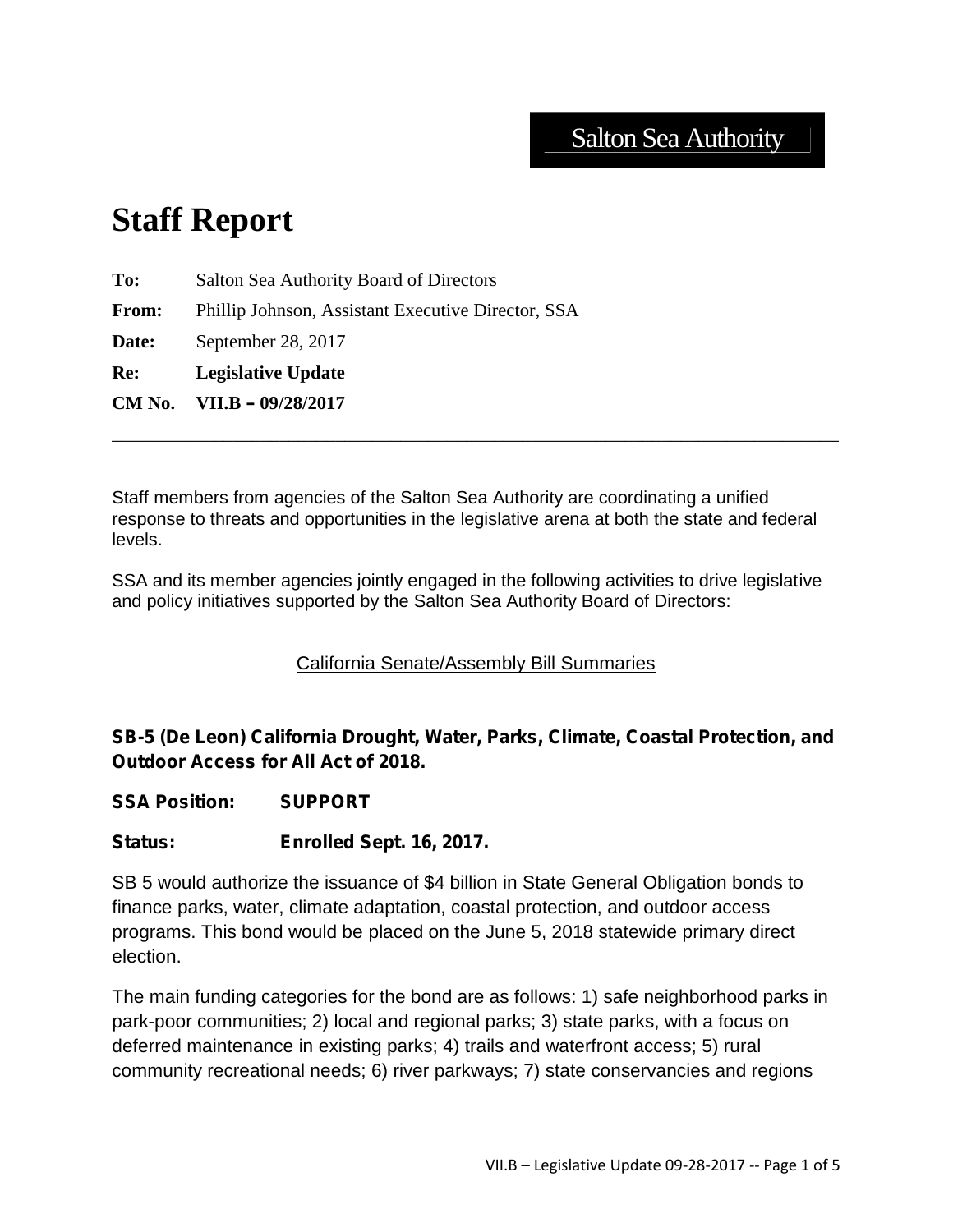not covered by conservancies; and 8) habitat needs, including wildlife corridors, climate change adaptation, and healthy soils and forests.

Of note for the SSA this bond would specifically grant \$30 million to the Salton Sea Authority. Of this amount, not less than \$10 million shall be available for purposes consistent with the New River Water Quality, Public Health, and River Parkway Development Program.

This bond also grants \$170 million to the California Natural Resources Agency for restoration activities identified in the Salton Sea Management Program Phase 1: 10-Year Plan.

### **SB-701 (Hueso) State Resources Obligations Act of 2018**

**SSA Position: SUPPORT**

#### **Status: Placed on APPR. suspense file. Held in committee and under submission on Sept. 1, 2017.**

SB 701 would advance a state general obligation bond for the 2018 primary or general election ballot to fulfill the state's resources settlement obligations in a variety of conflicted areas throughout the state, including Salton Sea restoration and QSA implementation.

If the Salton Sea Obligations Act of 2018 is approved by the voters that would authorize the issuance of bonds in the amount of \$500 million pursuant to the State General Obligation Bond Law to finance a program to comply with specified state obligations relating to the Salton Sea.

#### **SB-615 (Hueso) Salton Sea restoration**

#### **SSA Position: Recommend SUPPORT**

### **Status: Enrolled Sept. 13, 2017.**

SB 615 would specify that any barrier in the Salton Sea within or below the minus 220 foot contour based on the North American Vertical Datum of 1988 shall be considered a dam and would provide that the construction of facilities to separate fresh water from highly saline water for the purposes of implementing restoration activities pursuant to the act shall not be subject to review, approval, inspection, or fees associated with certain laws relating to dams and reservoirs.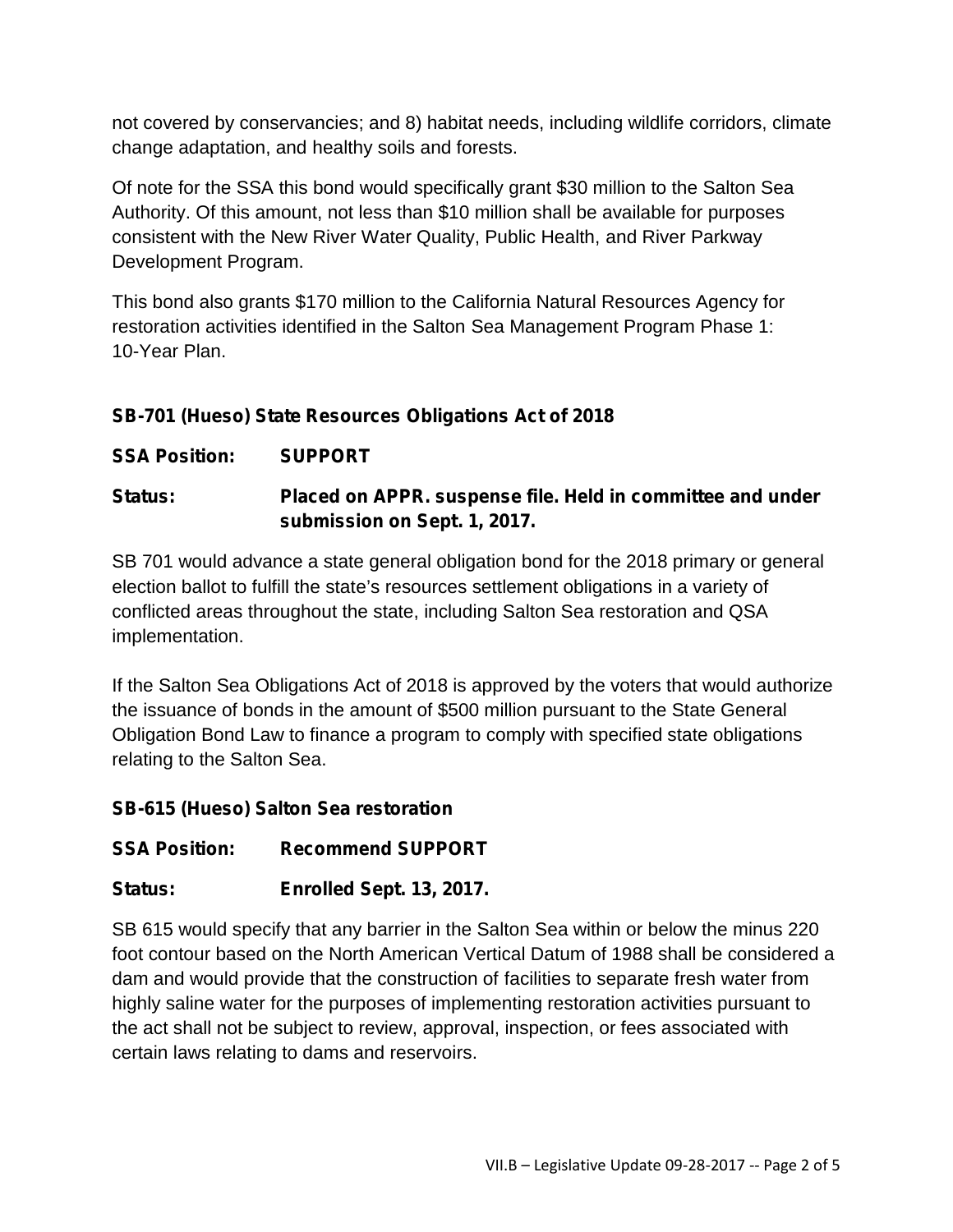This bill would also name the state's comprehensive management plan for the Salton Sea the "John J. Benoit Salton Sea Restoration Plan," and would recognize the State Water Resources Control Board's role in the restoration of the Salton Sea, and the Legislature further recognizes that timely implementation of a 10-year plan for a smaller but sustainable Salton Sea is best served and effectuated through the State Water Resources Control Board's continuing jurisdiction over this evolving subject matter and its attendant restoration efforts.

### **AB-18 (Garcia) California Clean Water, Climate, Coastal Protection and Outdoor Access for All Act of 2018.**

### **SSA Position: SUPPORT**

#### **Status: Re-referred to Com. on APPR on September 1, 2017.**

AB 18 would authorize the issuance of \$3.47 billion in State General Obligation bonds to finance parks, water, climate adaptation, coastal protection, and outdoor access programs. This bond would be placed on the June 5, 2018 statewide primary direct election.

The main funding categories for the bond are as follows: 1) safe neighborhood parks in park-poor communities; 2) local and regional parks; 3) state parks, with a focus on deferred maintenance in existing parks; 4) trails and waterfront access; 5) rural community recreational needs; 6) river parkways; 7) state conservancies and regions not covered by conservancies; and 8) habitat needs, including wildlife corridors, climate change adaptation, and healthy soils and forests.

Of note for the SSA this bond would specifically grant \$300 million to the Salton Sea Authority. Of this amount, not less than \$20 million shall be available for purposes consistent with the New River Water Quality, Public Health, and River Parkway Development Program. This funding provides the basis for the SSA Board of Directors to support AB 18.

The Senate bill version, SB-5 California Drought, Water, Parks, Climate, Coastal Protection, and Outdoor Access for All Act of 2018 introduced by Senator De León of note grants \$30 million to the Salton Sea Authority and \$170 million to the California Natural Resources for California Natural Resources Agency for restoration activities identified in the Salton Sea Management Program Phase I: 10-Year Plan.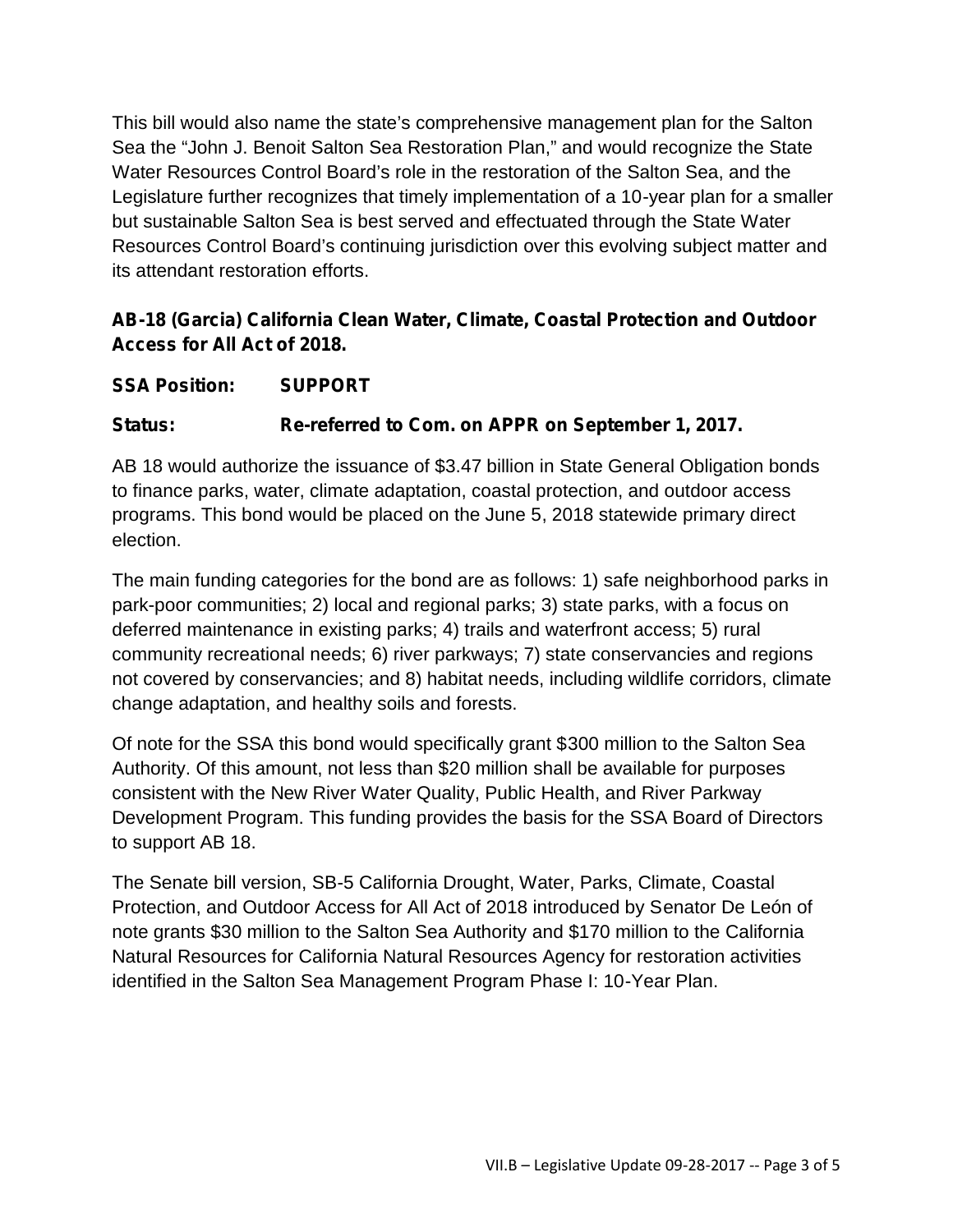#### **AB-920 (Aguiar-Curry) Electricity: integrated resource plans.**

#### **SSA Position: Watch**

#### **Status: Referred to APPR. suspense file. In committee: Held under submission on Sept. 1, 2017**

AB 920 mandates that the CPUC, when reviewing each load-serving entity's integrated resource plan, to evaluate the mix of resources in the load-serving entity's total resource and renewable resource portfolios to ensure balanced portfolios with an appropriate mix of renewable capacity, including peaking, dispatchable, baseload, firm, and as-available capacity and would require the CPUC to assess the need for, and benefits of, existing and new renewable baseload generation and consider whether to establish procurement requirements for renewable baseload generation.

AB 920 would require the governing board, when reviewing the local publicly owned electric utility's integrated resource plan, to evaluate the mix of resources in the utility's total resource and renewable resource portfolios to ensure balanced portfolios with an appropriate mix of renewable capacity, including peaking, dispatchable, baseload, firm, and as-available capacity and would require the governing board to assess the need for, and benefits of, existing and new renewable baseload generation and consider whether to establish procurement requirements for renewable baseload generation for the utility. By placing additional requirements upon local publicly owned electric utilities, the bill would impose a state mandated local program.

#### Federal Bill Summaries

#### **S-32 (Feinstein) - California Desert Protection and Recreation Act of 2017**

- **SSA Position: Support**
- **Status: Introduced to the Senate on Jan. 5, 2017. Read twice and referred to the committee on Energy and Natural Resources on Jan. 5, 2017. Committee on Energy and Natural Resources Subcommittee on Public Lands, Forests, and Mining. Hearings held on July 26, 2017.**

Of note for the SSA the "disposition of revenues" section has remained the same as in S. 2568, the previous year's bill concerning this issue. The specifics that affect SSA and "of note" this only applies to the development of wind or solar energy land managed by the BLM are as follows: